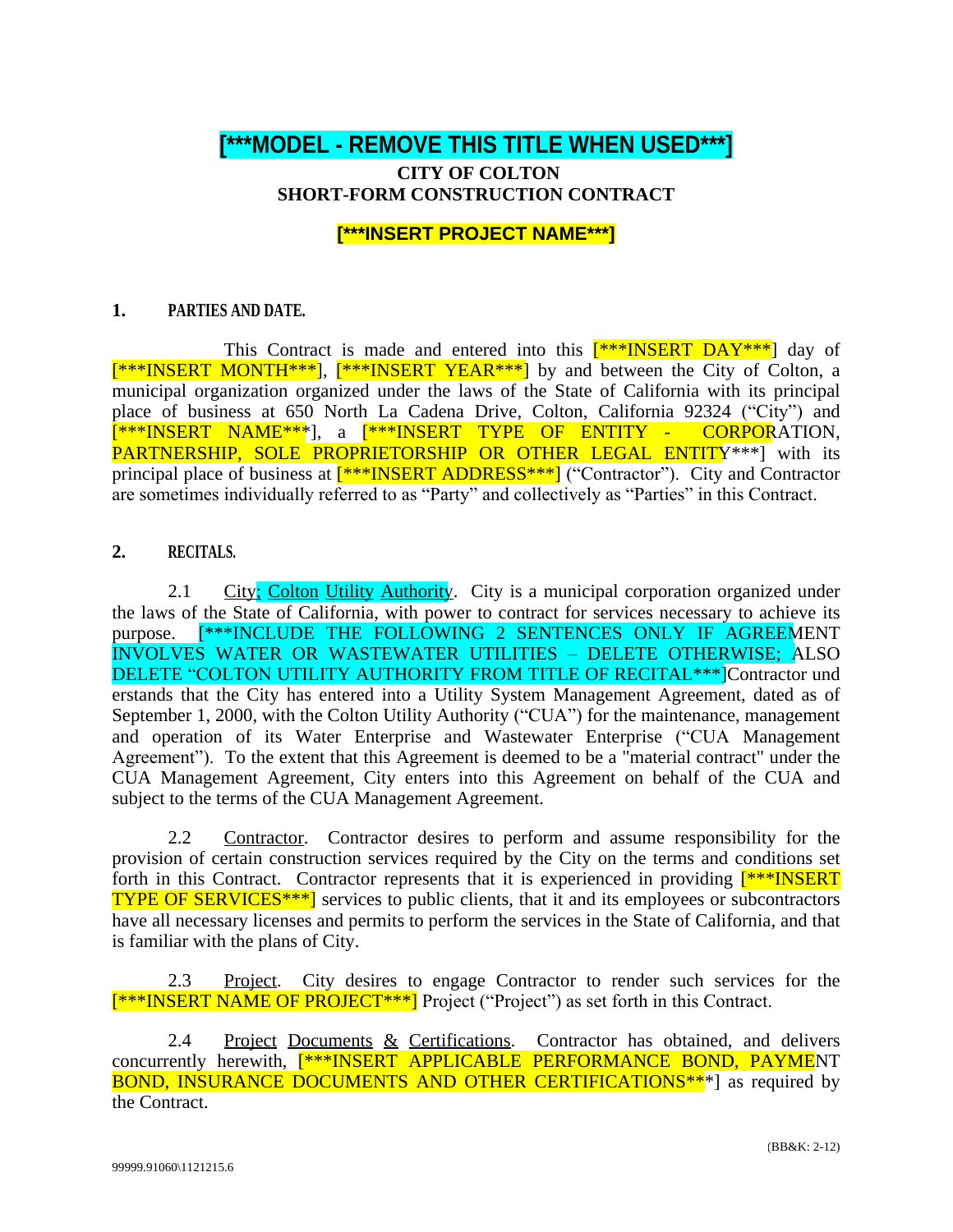#### **3. TERMS**

3.1 Incorporation of Documents. This Contract includes and hereby incorporates in full by reference the following documents, including all exhibits, drawings, specifications and documents therein, and attachments and addenda thereto: [\*\*\*INSERT APPLICABLE DOCUMENTS\*\*\*].

3.2 Contractor's Basic Obligation; Scope of Work. Contractor promises and agrees, at its own cost and expense, to furnish to the Owner all labor, materials, tools, equipment, services, and incidental and customary work necessary to fully and adequately complete the Project, including all structures and facilities necessary for the Project or described in the Contract (hereinafter sometimes referred to as the "Work"), for a Total Contract Price as specified pursuant to this Contract. All Work shall be subject to, and performed in accordance with the above referenced documents, as well as the exhibits attached hereto and incorporated herein by reference. The plans and specifications for the Work are further described in Exhibit " A" attached hereto and incorporated herein by this reference. Special conditions, if any, relating to the Work are described in Exhibit "B" attached hereto and incorporated herein by this reference.

3.2.1 Change in Scope of Work. Any change in the scope of the Work, method of performance, nature of materials or price thereof, or any other matter materially affecting the performance or nature of the Work shall not be paid for or accepted unless such change, addition or deletion is approved in advance and in writing by a valid change order executed by the City.

3.2.2 Substitutions/"Or Equal". Pursuant to Public Contract Code Section 3400(b), the City may make a finding that designates certain products, things, or services by specific brand or trade name. Unless specifically designated in this Contract, whenever any material, process, or article is indicated or specified by grade, patent, or proprietary name or by name of manufacturer, such Specifications shall be deemed to be used for the purpose of facilitating the description of the material, process or article desired and shall be deemed to be followed by the words "or equal."

Contractor may, unless otherwise stated, offer for substitution any material, process or article which shall be substantially equal or better in every respect to that so indicated or specified in this Contract. However, the City may have adopted certain uniform standards for certain materials, processes and articles. Contractor shall submit requests, together with substantiating data, for substitution of any "or equal" material, process or article no later than thirty-five (35) days after award of the Contract. To facilitate the construction schedule and sequencing, some requests may need to be submitted before thirty-five (35) days after award of Contract. Provisions regarding submission of "or equal" requests shall not in any way authorize an extension of time for performance of this Contract. If a proposed "or equal" substitution request is rejected, Contractor shall be responsible for providing the specified material, process or article. The burden of proof as to the equality of any material, process or article shall rest with Contractor.

The City has the complete and sole discretion to determine if a material, process or article is an "or equal" material, process or article that may be substituted. Data required to substantiate requests for substitutions of an "or equal" material, process or article data shall include a signed affidavit from Contractor stating that, and describing how, the substituted "or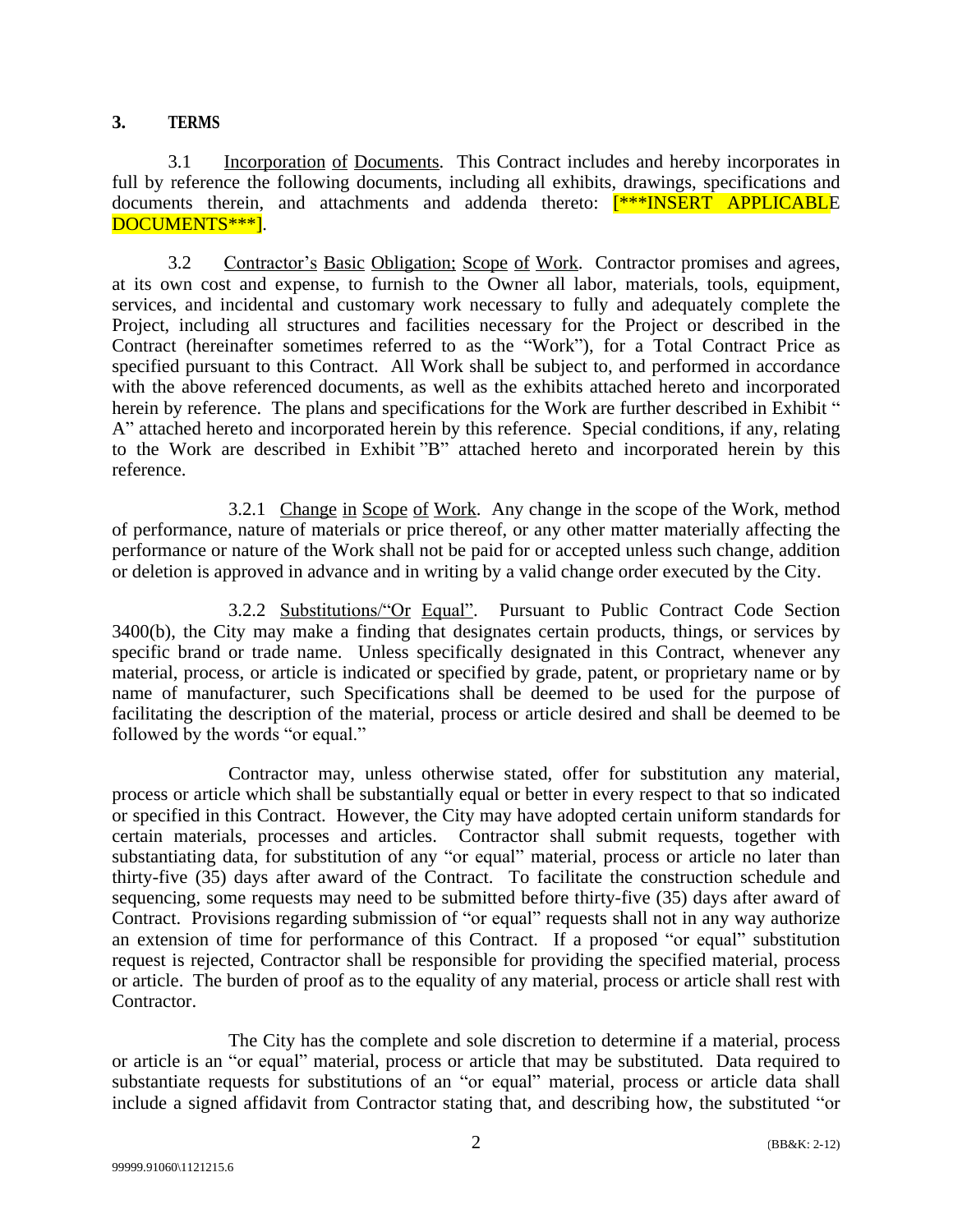equal" material, process or article is equivalent to that specified in every way except as listed on the affidavit. Substantiating data shall include any and all illustrations, specifications, and other relevant data including catalog information which describes the requested substituted "or equal" material, process or article, and substantiates that it is an "or equal" to the material, process or article. The substantiating data must also include information regarding the durability and lifecycle cost of the requested substituted "or equal" material, process or article. Failure to submit all the required substantiating data, including the signed affidavit, to the City in a timely fashion will result in the rejection of the proposed substitution.

Contractor shall bear all of the City's costs associated with the review of substitution requests. Contractor shall be responsible for all costs related to a substituted "or equal" material, process or article. Contractor is directed to the Special Conditions (if any) to review any findings made pursuant to Public Contract Code section 3400.

3.3 Period of Performance and Liquidated Damages. Contractor shall perform and complete all Work under this Contract within [\*\*\*INSERT NUMBER OF CALENDAR OR WORKING DAYS<sup>\*\*\*</sup>] days, beginning the effective date of the Notice to Proceed ("Contract Time"). Contractor shall perform its Work in strict accordance with any completion schedule, construction schedule or project milestones developed by the City. Such schedules or milestones may be included as part of Exhibits "A" or "B" attached hereto, or may be provided separately in writing to Contractor. Contractor agrees that if such Work is not completed within the aforementioned Contract Time and/or pursuant to any such completion schedule, construction schedule or project milestones developed pursuant to provisions of the Contract, it is understood, acknowledged and agreed that the City will suffer damage. Pursuant to Government Code Section 53069.85, Contractor shall pay to the City as fixed and liquidated damages the sum of [\*\*\*INSERT WRITTEN DOLLAR AMOUNT\*\*\*] Dollars (\$<sup>[\*\*\*</sup>INSERT NUMERICAL DOLLAR AMOUNT\*\*\*]) per day for each and every calendar day of delay beyond the Contract Time or beyond any completion schedule, construction schedule or Project milestones established pursuant to the Contract.

3.4 Standard of Performance; Performance of Employees. Contractor shall perform all Work under this Contract in a skillful and workmanlike manner, and consistent with the standards generally recognized as being employed by professionals in the same discipline in the State of California. Contractor represents and maintains that it is skilled in the professional calling necessary to perform the Work. Contractor warrants that all employees and subcontractors shall have sufficient skill and experience to perform the Work assigned to them. Finally, Contractor represents that it, its employees and subcontractors have all licenses, permits, qualifications and approvals of whatever nature that are legally required to perform the Work, including a City Business License, and that such licenses and approvals shall be maintained throughout the term of this Contract. As provided for in the indemnification provisions of this Contract, Contractor shall perform, at its own cost and expense and without reimbursement from the City, any work necessary to correct errors or omissions which are caused by Contractor's failure to comply with the standard of care provided for herein. Any employee who is determined by the City to be uncooperative, incompetent, a threat to the safety of persons or the Work, or any employee who fails or refuses to perform the Work in a manner acceptable to the City, shall be promptly removed from the Project by Contractor and shall not be re-employed on the Work.

3.5 Control and Payment of Subordinates; Contractual Relationship. City retains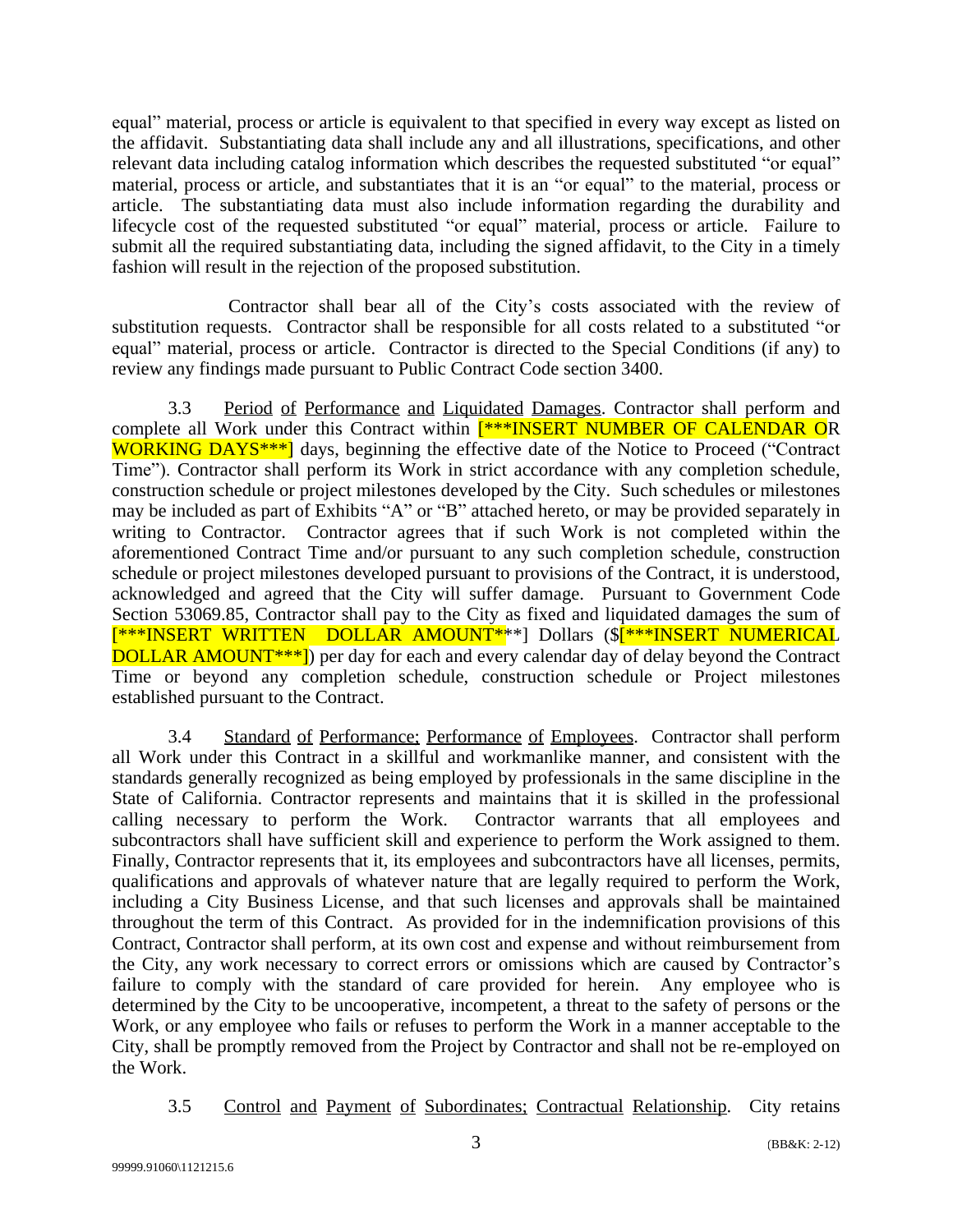Contractor on an independent contractor basis and Contractor is not an employee of City. Any additional personnel performing the work governed by this Contract on behalf of Contractor shall at all times be under Contractor's exclusive direction and control. Contractor shall pay all wages, salaries, and other amounts due such personnel in connection with their performance under this Contract and as required by law. Contractor shall be responsible for all reports and obligations respecting such additional personnel, including, but not limited to: social security taxes, income tax withholding, unemployment insurance, and workers' compensation insurance.

3.6 City's Basic Obligation. City agrees to engage and does hereby engage Contractor as an independent contractor to furnish all materials and to perform all Work according to the terms and conditions herein contained for the sum set forth above. Except as otherwise provided in the Contract, the City shall pay to Contractor, as full consideration for the satisfactory performance by Contractor of the services and obligations required by this Contract, the above referenced compensation in accordance with compensation provisions set forth in the Contract.

# 3.7 Compensation and Payment.

3.7.1 Amount of Compensation. As consideration for performance of the Work required herein, City agrees to pay Contractor the Total Contract Price of  $[***]$  INSERT WRITTEN DOLLAR AMOUNT<sup>\*</sup>\*\*] Dollars (\$<sup>[\*\*\*</sup>INSERT NUMERICAL DOLLAR AMOUNT\*\*\*]) ("Total Contract Price") provided that such amount shall be subject to adjustment pursuant to the applicable terms of this Contract or written change orders approved and signed in advance by the City.

3.7.2 Payment of Compensation. If the Work is scheduled for completion in thirty (30) or less calendar days, City will arrange for payment of the Total Contract Price upon completion and approval by City of the Work. If the Work is scheduled for completion in more than thirty (30) calendar days, City will pay Contractor on a monthly basis as provided for herein. On or before the fifth (5th) day of each month, Contractor shall submit to the City an itemized application for payment in the format supplied by the City indicating the amount of Work completed since commencement of the Work or since the last progress payment. These applications shall be supported by evidence which is required by this Contract and such other documentation as the City may require. The Contractor shall certify that the Work for which payment is requested has been done and that the materials listed are stored where indicated. Contractor may be required to furnish a detailed schedule of values upon request of the City and in such detail and form as the City shall request, showing the quantities, unit prices, overhead, profit, and all other expenses involved in order to provide a basis for determining the amount of progress payments.

3.7.3 Prompt Payment. City shall review and pay all progress payment requests in accordance with the provisions set forth in Section 20104.50 of the California Public Contract Code. However, no progress payments will be made for Work not completed in accordance with this Contract. Contractor shall comply with all applicable laws, rules and regulations relating to the proper payment of its employees, subcontractors, suppliers or others, including, but not limited, to Section 10262 of the Public Contract Code.

3.7.4 Contract Retentions. From each approved progress estimate, ten percent (10%) will be deducted and retained by the City, and the remainder will be paid to Contractor.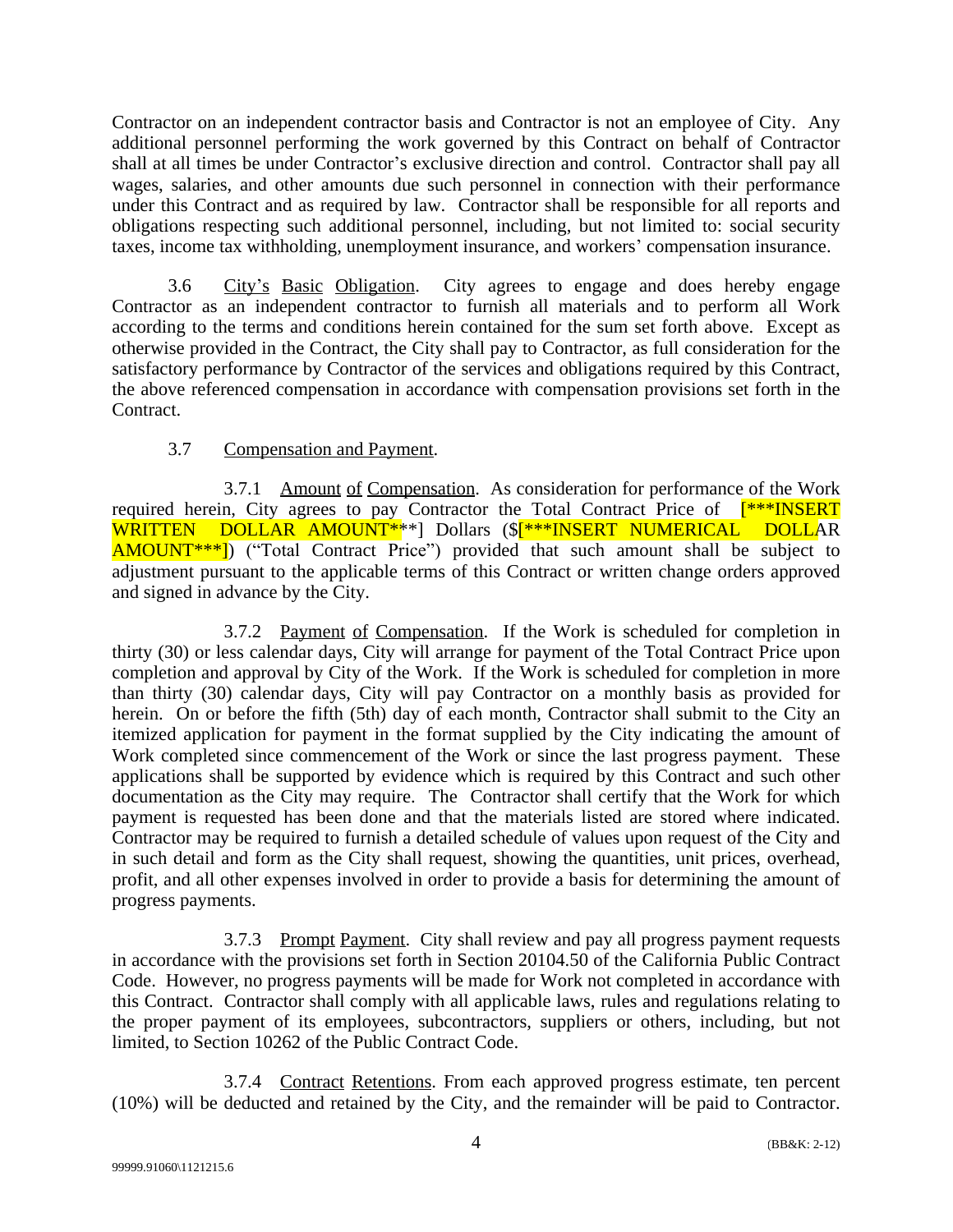All Contract retainage shall be released and paid to Contractor and subcontractors pursuant to California Public Contract Code Section 7107.

3.7.5 Other Retentions. In addition to Contract retentions, the City may deduct from each progress payment an amount necessary to protect City from loss because of: (1) liquidated damages which have accrued as of the date of the application for payment; (2) any sums expended by the City in performing any of Contractor's obligations under the Contract which Contractor has failed to perform or has performed inadequately; (3) defective Work not remedied; (4) stop notices as allowed by state law; (5) reasonable doubt that the Work can be completed for the unpaid balance of the Total Contract Price or within the scheduled completion date; (6) unsatisfactory prosecution of the Work by Contractor; (7) unauthorized deviations from the Contract; (8) failure of Contractor to maintain or submit on a timely basis proper and sufficient documentation as required by the Contract or by City during the prosecution of the Work; (9) erroneous or false estimates by Contractor of the value of the Work performed; (10) any sums representing expenses, losses, or damages as determined by the City, incurred by the City for which Contractor is liable under the Contract; and (11) any other sums which the City is entitled to recover from Contractor under the terms of the Contract or pursuant to state law, including Section 1727 of the California Labor Code. The failure by the City to deduct any of these sums from a progress payment shall not constitute a waiver of the City's right to such sums.

3.7.6 Substitutions for Contract Retentions. In accordance with California Public Contract Code Section 22300, the City will permit the substitution of securities for any monies withheld by the City to ensure performance under the Contract. At the request and expense of Contractor, securities equivalent to the amount withheld shall be deposited with the City, or with a state or federally chartered bank in California as the escrow agent, and thereafter the City shall then pay such monies to Contractor as they come due. Upon satisfactory completion of the Contract, the securities shall be returned to Contractor. For purposes of this Section and Section 22300 of the Public Contract Code, the term "satisfactory completion of the contract" shall mean the time the City has issued written final acceptance of the Work and filed a Notice of Completion as required by law and provisions of this Contract. Contractor shall be the beneficial owner of any securities substituted for monies withheld and shall receive any interest thereon. The escrow agreement used for the purposes of this Section shall be in the form provided by the City.

3.7.7 Title to Work. As security for partial, progress, or other payments, title to Work for which such payments are made shall pass to the City at the time of payment. To the extent that title has not previously been vested in the City by reason of payments, full title shall pass to the City at delivery of the Work at the destination and time specified in this Contract. Such transferred title shall in each case be good, free and clear from any and all security interests, liens, or other encumbrances. Contractor promises and agrees that it will not pledge, hypothecate, or otherwise encumber the items in any manner that would result in any lien, security interest, charge, or claim upon or against said items. Such transfer of title shall not imply acceptance by the City, nor relieve Contractor from the responsibility to strictly comply with the Contract, and shall not relieve Contractor of responsibility for any loss of or damage to items.

3.7.8 Labor and Material Releases. Contractor shall furnish City with labor and material releases from all subcontractors performing work on, or furnishing materials for, the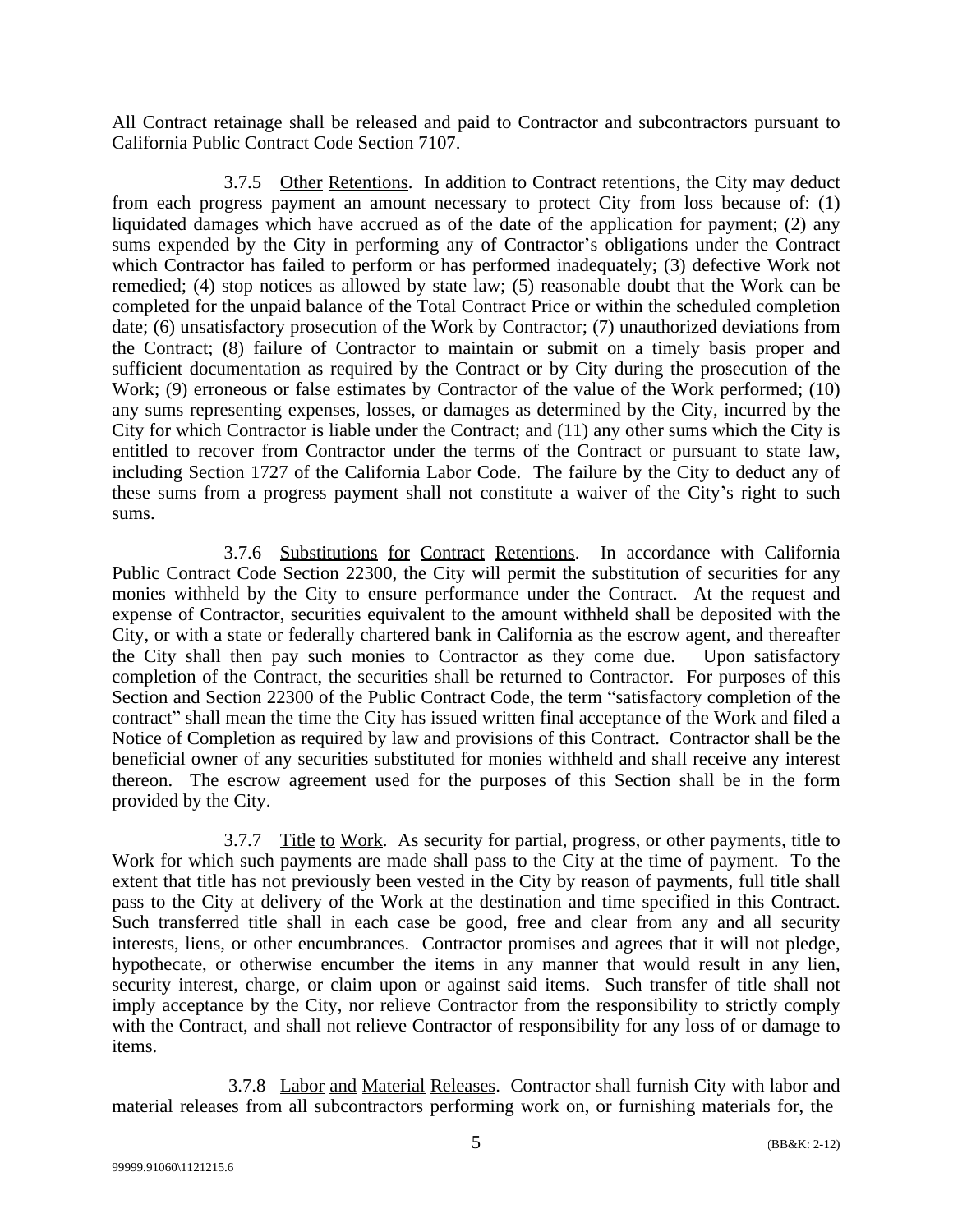Work governed by this Contract prior to final payment by City.

3.7.9 Prevailing Wages. Contractor is aware of the requirements of California Labor Code Section 1720, et seq., and 1770, et seq., as well as California Code of Regulations, Title 8, Section 16000, et seq., ("Prevailing Wage Laws"), which require the payment of prevailing wage rates and the performance of other requirements on "public works" and " maintenance" projects. Since the Work is being performed as part of an applicable "public works" or "maintenance" project, as defined by the Prevailing Wage Laws, and  $\frac{\ast \ast \mathbb{R}}{\mathbb{R}}$ "SINCE" OR "IF" AS APPROPRIATE<sup>\*\*</sup>" the total compensation is \$1,000 or more, Contractor agrees to fully comply with such Prevailing Wage Laws. City shall provide Contractor with a copy of the prevailing rates of per diem wages in effect at the commencement of this Contract. Contractor shall make copies of the prevailing rates of per diem wages for each craft, classification or type of worker needed to execute the Work available to interested parties upon request, and shall post copies at Contractor's principal place of business and at the project site. Contractor shall defend, indemnify and hold the City, its elected officials, officers, employees and agents free and harmless from any claim or liability arising out of any failure or alleged failure to comply with the Prevailing Wage Laws.

3.7.10 Apprenticeable Crafts. When Contractor employs workmen in an apprenticeable craft or trade, Contractor shall comply with the provisions of Section 1777.5 of the California Labor Code with respect to the employment of properly registered apprentices upon public works. The primary responsibility for compliance with said section for all apprenticeable occupations shall be with Contractor.

3.7.11 Hours of Work. Contractor is advised that eight (8) hours labor constitutes a legal day's work. Pursuant to Section 1813 of the California Labor Code, Contractor shall forfeit a penalty of \$25.00 per worker for each day that each worker is permitted to work more than eight (8) hours in any one calendar day and forty (40) hours in any one calendar week, except when payment for overtime is made at not less than one and one-half (1-1/2) times the basic rate for that worker.

3.7.12 Payroll Records. Contractor and each subcontractor shall keep an accurate payroll record, showing the name, address, social security number, work classification, straight time and overtime hours worked each day and week, and the actual per diem wages paid to each journeyman, apprentice, worker, or other employee employed by him or her in connection with the public work. The payroll records shall be certified and shall be available for inspection at all reasonable hours at the principal office of Contractor in the manner provided in Labor Code section 1776. In the event of noncompliance with the requirements of this section, Contractor shall have 10 days in which to comply subsequent to receipt of written notice specifying in what respects such Contractor must comply with this section. Should noncompliance still be evident after such 10-day period, Contractor shall, as a penalty to City, forfeit not more than \$50.00 for each calendar day or portion thereof, for each worker, until strict compliance is effectuated. The amount of the forfeiture is to be determined by the Labor Commissioner. A contractor who is found to have violated the provisions of law regarding wages on Public Works with the intent to defraud shall be ineligible to bid on Public Works contracts for a period of one to three years as determined by the Labor Commissioner. Upon the request of the Division of Apprenticeship Standards or the Division of Labor Standards Enforcement, such penalties shall be withheld from progress payments then due. The responsibility for compliance with this section is on Contractor.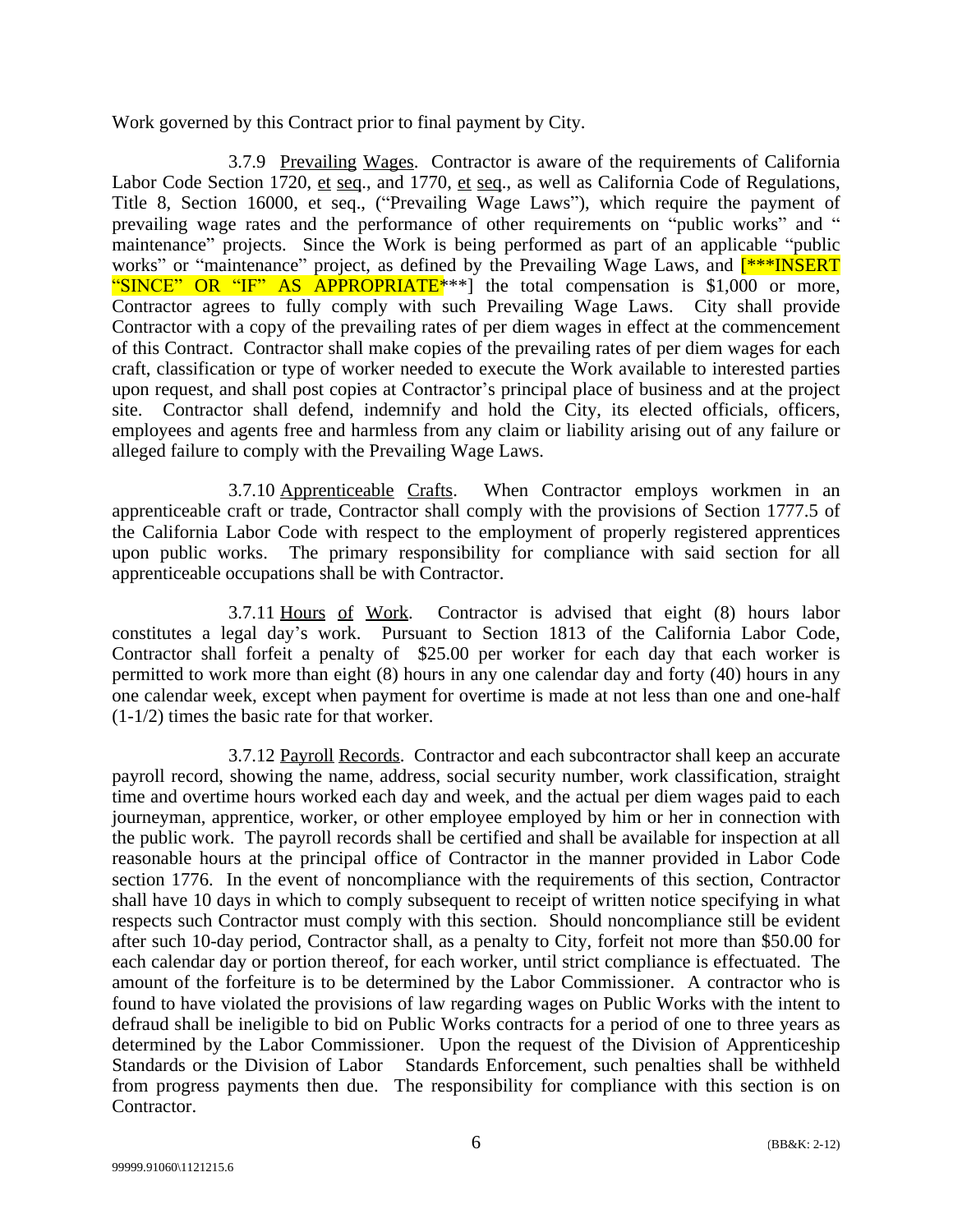#### 3.8 Performance of Work; Jobsite Obligations.

#### 3.8.1 Water Quality Management and Compliance.

3.8.1.1 Water Quality Management and Compliance. Contractor shall keep itself and all subcontractors, staff, and employees fully informed of and in compliance with all local, state and federal laws, rules and regulations that may impact, or be implicated by the performance of the Work including, without limitation, all applicable provisions of the Federal Water Pollution Control Act (33 U.S.C. §§ 1300); the California Porter-Cologne Water Quality Control Act (Cal Water Code §§ 13000-14950); the City's ordinances regulating discharges of storm water; and any and all regulations, policies, or permits issued pursuant to any such authority regulating the discharge of pollutants, as that term is used in the Porter-Cologne Water Quality Control Act, to any ground or surface water in the State.

3.8.1.2 Compliance with the Statewide Construction General Permit. Contractor shall comply with all conditions of the most recent iteration of the National Pollutant Discharge Elimination System General Permit for Storm Water Discharges Associated with Construction Activity, issued by the California State Water Resources Control Board ("Permit"). It shall be Contractor's sole responsibility to file a Notice of Intent and procure coverage under the Permit for all construction activity which results in the disturbance of more than one acre of total land area or which is part of a larger common area of development or sale. Prior to initiating work, Contractor shall be solely responsible for preparing and implementing a Storm Water Pollution Prevention Plan (SWPPP) as required by the Permit. Contractor shall be responsible for procuring, implementing and complying with the provisions of the Permit and the SWPPP, including the standard provisions, and monitoring and reporting requirements as required by the Permit. The Permit requires the SWPPP to be a "living document" that changes as necessary to meet the conditions and requirements of the job site as it progresses through difference phases of construction and is subject to different weather conditions. It shall be Contractor's sole responsibility to update the SWPPP as necessary to address conditions at the project site. Without in any way diminishing Contractor's sole responsibility for obtaining coverage under, and complying with, the Permit, the City will use reasonable efforts to assist Contractor in filing the Notice of Intent when the City's participation is required by the Permit.

3.8.1.3 Other Water Quality Laws, Rules, Regulations and Policies. Contractor shall comply with the lawful requirements of the Environmental Protection Agency, the State Water Resources Control Board, the Santa Ana Regional Water Quality Control Board, and the City, as well as any other applicable municipality, drainage district, or local agency regarding discharges of storm water to separate storm drain systems or other watercourses under their jurisdiction, including applicable requirements in municipal storm water management programs.

3.8.1.4 Cost of Compliance. Storm, surface, nuisance, or other waters may be encountered at various times during construction of the Work. Therefore, the Contractor, by submitting a bid, hereby acknowledges that it has investigated the risk arising from such waters, has prepared its bid accordingly, and assumes any and all risks and liabilities arising therefrom.

3.8.1.5 Liability for Non-Compliance. Failure to comply with the Permit is a violation of federal and state law. Pursuant to the indemnification provisions of this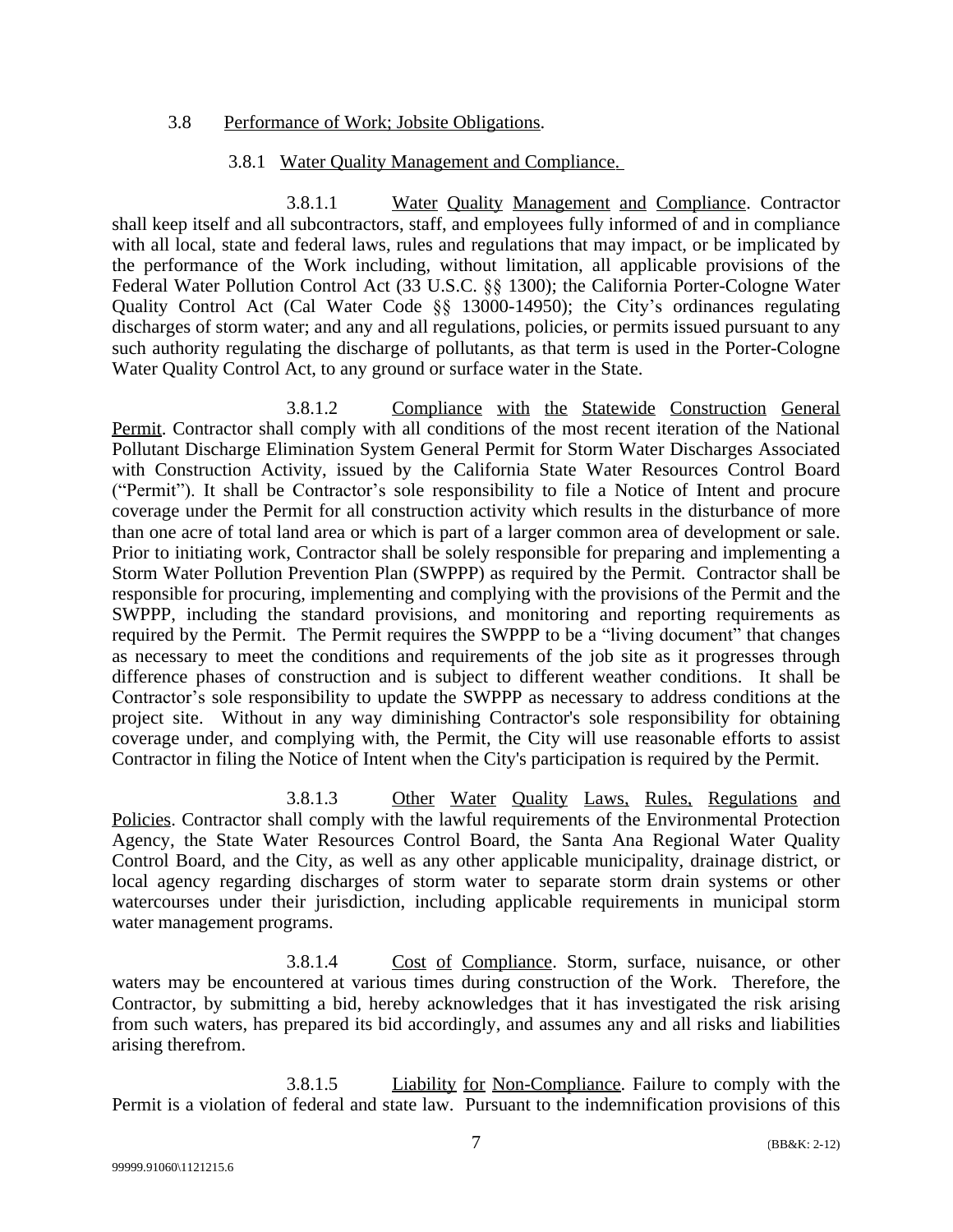Contract, Contractor hereby agrees to defend, indemnify and hold harmless the City and its directors, officials, officers, employees, volunteers and agents for any alleged violations of this Section 3.8.1, including the Permit or any of the laws, rules, regulations and policies provided for herein. In addition, City may seek damages from Contractor for any delay in completing the Work in accordance with the Contract, if such delay is caused by or related to Contractor's failure to comply with the Permit.

3.8.1.6 Reservation of Right to Defend. City reserves the right to defend any enforcement action brought against the City for Contractor's failure to comply with the Permit or any other relevant water quality law, regulation, or policy. Pursuant to the indemnification provisions of this Contract, Contractor hereby agrees to be bound by, and to reimburse the City for the costs (including the City's attorney's fees) associated with, any settlement reached between the City and the relevant enforcement entity.

3.8.1.7 Training. In addition to the standard of performance requirements set forth in paragraph 3.5, Contractor warrants that all employees and subcontractors shall have sufficient skill and experience to perform the Work assigned to them without impacting water quality in violation of the laws, regulations and policies described in paragraph 3.26.1. Consultant further warrants that it, its employees and subcontractors will receive adequate training, as determined by City, regarding the requirements of the laws, regulations and policies described in paragraph 3.26.1 as they may relate to the Work provided under this Contract. Upon request, City will provide the Contractor with a list of training programs that meet the requirements of this paragraph.

3.8.2 Safety. Contractor shall execute and maintain its work so as to avoid injury or damage to any person or property. Contractor shall comply with the requirements of the specifications relating to safety measures applicable in particular operations or kinds of work. In carrying out its Work, Contractor shall at all times be in compliance with all applicable local, state and federal laws, rules and regulations, and shall exercise all necessary precautions for the safety of employees appropriate to the nature of the Work and the conditions under which the Work is to be performed. Safety precautions as applicable shall include, but shall not be limited to, adequate life protection and life saving equipment; adequate illumination for underground and night operations; instructions in accident prevention for all employees, such as machinery guards, safe walkways, scaffolds, ladders, bridges, gang planks, confined space procedures, trenching and shoring, fall protection and other safety devices, equipment and wearing apparel as are necessary or lawfully required to prevent accidents or injuries; and adequate facilities for the proper inspection and maintenance of all safety measures. Furthermore, Contractor shall prominently display the names and telephone numbers of at least two medical doctors practicing in the vicinity of the Project, as well as the telephone number of the local ambulance service, adjacent to all telephones at the Project site.

3.8.3 Laws and Regulations. Contractor shall keep itself fully informed of and in compliance with all local, state and federal laws, rules and regulations in any manner affecting the performance of the Contract or the Work, including all Cal/OSHA requirements, and shall give all notices required by law. Contractor shall be liable for all violations of such laws and regulations in connection with Work. If Contractor observes that the drawings or specifications are at variance with any law, rule or regulation, it shall promptly notify the City in writing. Any necessary changes shall be made by written change order. If Contractor performs any work knowing it to be contrary to such laws, rules and regulations and without giving written notice to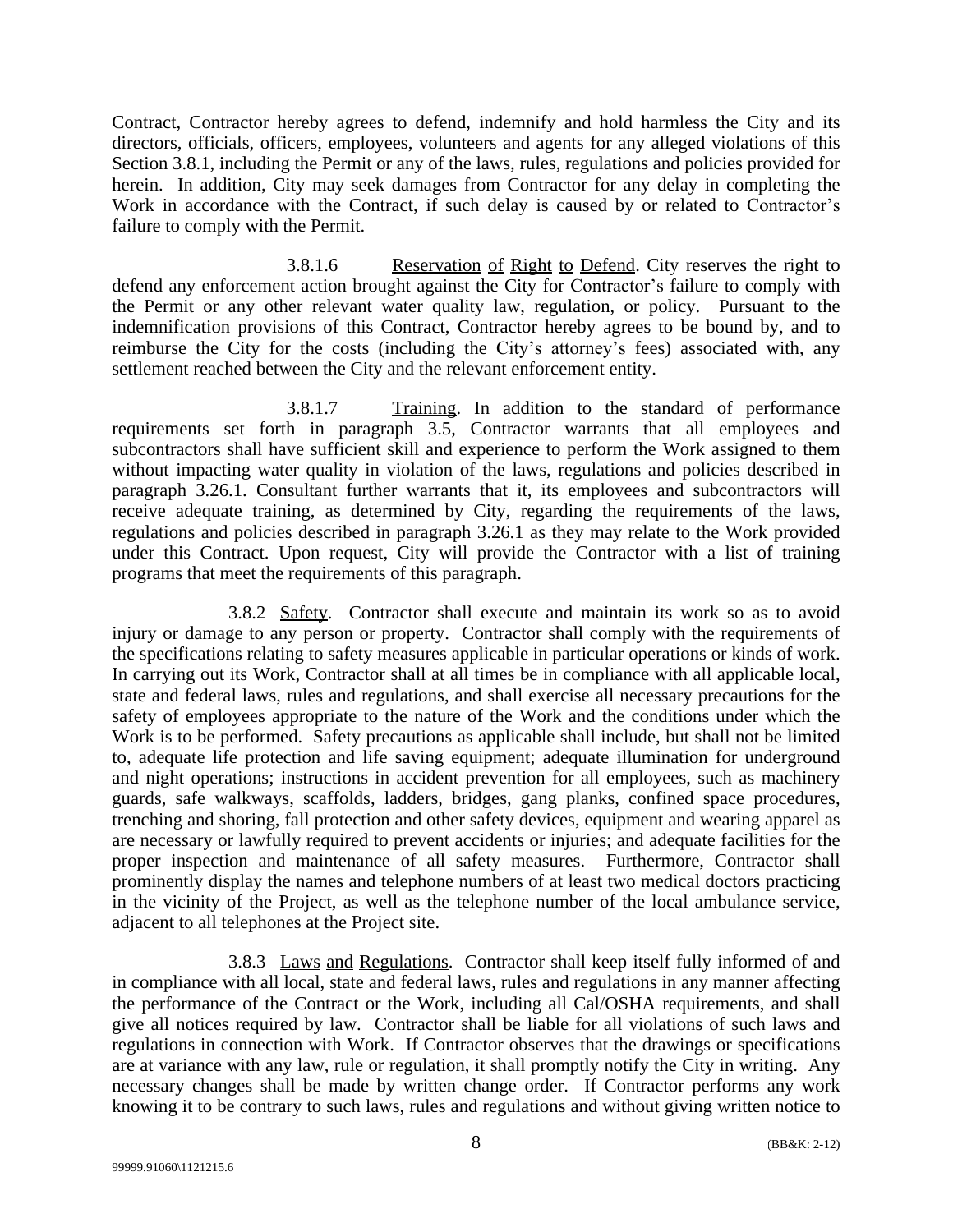the City, Contractor shall be solely responsible for all costs arising therefrom. City is a public entity of the State of California subject to certain provisions of the Health & Safety Code, Government Code, Public Contract Code, and Labor Code of the State. It is stipulated and agreed that all provisions of the law applicable to the public contracts of a municipality are a part of this Contract to the same extent as though set forth herein and will be complied with. Contractor shall defend, indemnify and hold City, its officials, directors, officers, employees and agents free and harmless, pursuant to the indemnification provisions of this Contract, from any claim or liability arising out of any failure or alleged failure to comply with such laws, rules or regulations.

3.8.4 Permits and Licenses. Contractor shall be responsible for securing City permits and licenses necessary to perform the Work described herein, including, but not limited to, a City Business License. While Contractor will not be charged a fee for any City permits, Contractor shall pay the City's applicable business license fee. Any ineligible contractor or subcontractor pursuant to Labor Code Sections 1777.1 and 1777.7 may not perform work on this Project.

3.8.5 Trenching Work. If the Total Contract Price exceeds \$25,000 and if the Work governed by this Contract entails excavation of any trench or trenches five (5) feet or more in depth, Contractor shall comply with all applicable provisions of the California Labor Code, including Section 6705. To this end, Contractor shall submit for City's review and approval a detailed plan showing the design of shoring, bracing, sloping, or other provisions to be made for worker protection from the hazard of caving ground during the excavation of such trench or trenches. If such plan varies from the shoring system standards, the plan shall be prepared by a registered civil or structural engineer.

3.8.6 Hazardous Materials and Differing Conditions. As required by California Public Contract Code Section 7104, if this Contract involves digging trenches or other excavations that extend deeper than four (4) feet below the surface, Contractor shall promptly, and prior to disturbance of any conditions, notify City of: (1) any material discovered in excavation that Contractor believes to be a hazardous waste that is required to be removed to a Class I, Class II or Class III disposal site; (2) subsurface or latent physical conditions at the site differing from those indicated by City; and (3) unknown physical conditions of an unusual nature at the site, significantly different from those ordinarily encountered in such contract work. Upon notification, City shall promptly investigate the conditions to determine whether a change order is appropriate. In the event of a dispute, Contractor shall not be excused from any scheduled completion date and shall proceed with all Work to be performed under the Contract, but shall retain all rights provided by the Contract or by law for making protests and resolving the dispute.

3.8.7 Underground Utility Facilities. To the extent required by Section 4215 of the California Government Code, City shall compensate Contractor for the costs of: (1) locating and repairing damage to underground utility facilities not caused by the failure of Contractor to exercise reasonable care; (2) removing or relocating underground utility facilities not indicated in the construction drawings; and (3) equipment necessarily idled during such work. Contractor shall not be assessed liquidated damages for delay caused by failure of City to provide for removal or relocation of such utility facilities.

3.8.8 Air Quality. Contractor must fully comply with all applicable laws, rules and regulations in furnishing or using equipment and/or providing services, including,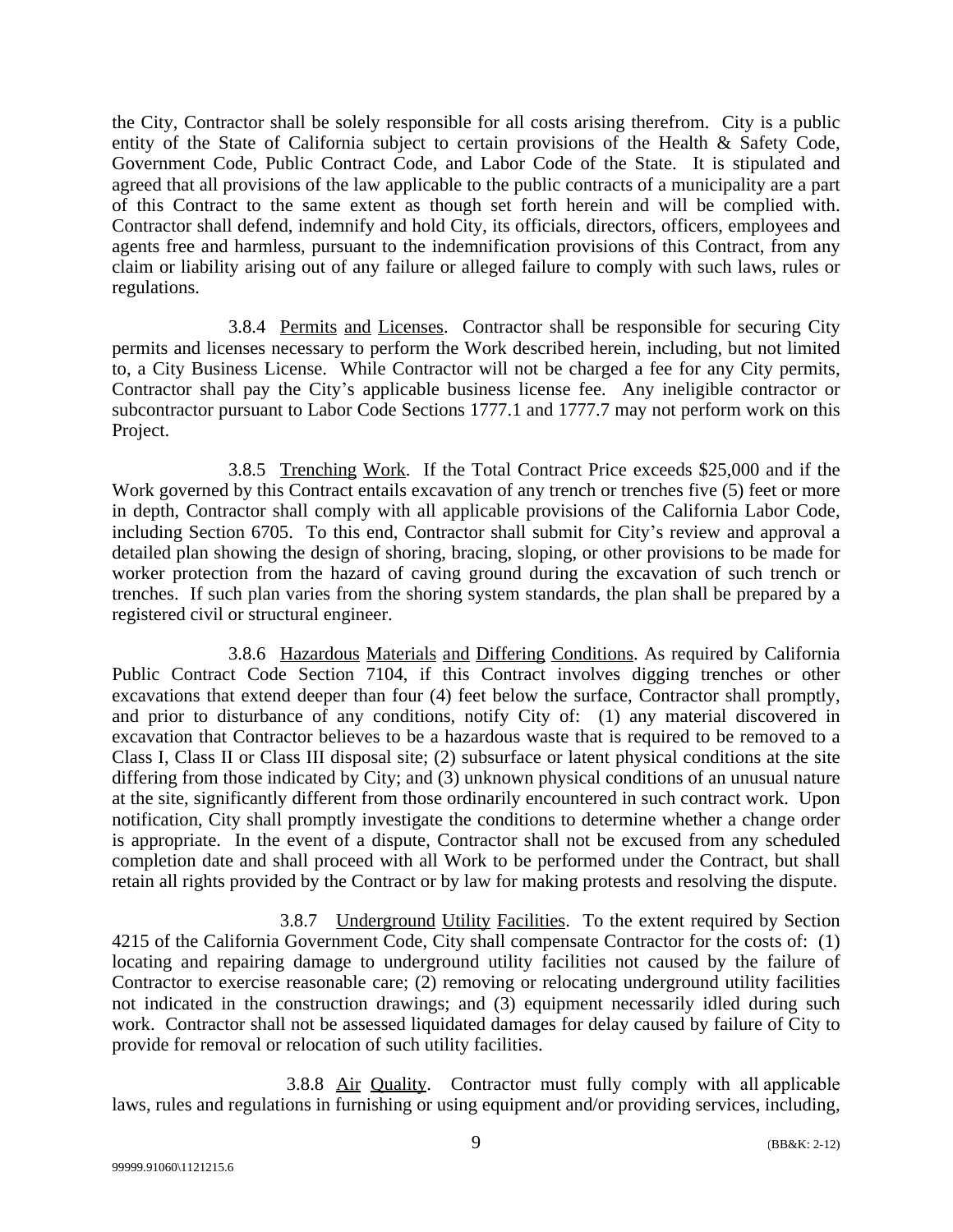but not limited to, emissions limits and permitting requirements imposed by the South Coast Air Quality Management District (SCAQMD) and/or California Air Resources Board (CARB). Although the SCAQMD and CARB limits and requirements are more broad, Contractor shall specifically be aware of their application to "portable equipment", which definition is considered by SCAQMD and CARB to include any item of equipment with a fuel-powered engine. Contractor shall indemnify City against any fines or penalties imposed by SCAQMD, CARB, or any other governmental or regulatory agency for violations of applicable laws, rules and/or regulations by Contractor, its subcontractors, or others for whom Contractor is responsible under its indemnity obligations provided for in this Contract.

3.9 Completion of Work. When Contractor determines that it has completed the Work required herein, Contractor shall so notify City in writing and shall furnish all labor and material releases required by this Contract. City shall thereupon inspect the Work. If the Work is not acceptable to the City, the City shall indicate to Contractor in writing the specific portions or items of Work which are unsatisfactory or incomplete. Once Contractor determines that it has completed the incomplete or unsatisfactory Work, Contractor may request a reinspection by the City. Once the Work is acceptable to City, City shall pay to Contractor the Total Contract Price remaining to be paid, less any amount which City may be authorized or directed by law to retain. Payment of retention proceeds due to Contractor shall be made in accordance with Section 7107 of the California Public Contract Code.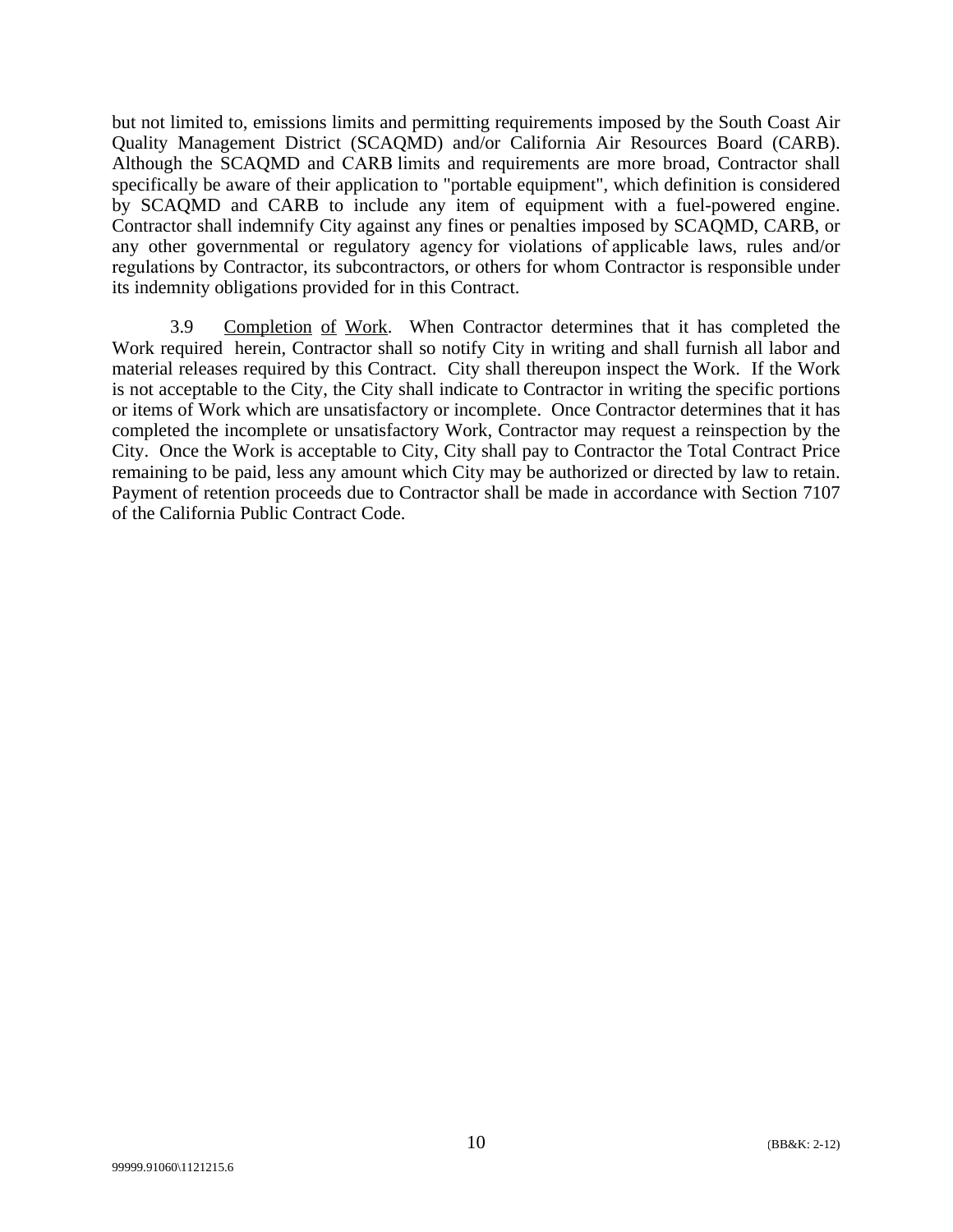#### 3.10 Claims; Government Code Claim Compliance.

3.10.1 Claims of \$375,000 or Less. Notwithstanding any other provision herein, claims of \$375,000 or less shall be resolved pursuant to the alternative dispute resolution procedures set forth in California Public Contract Code §§ 20104, et seq.

3.10.2 Third Party Claims. Pursuant to Public Contract Code Section 9201, the City shall provide Contractor with timely notification of the receipt of any third-party claim, relating to the Contract. The City is entitled to recover its reasonable costs incurred in providing such notification.

3.10.3 Government Code Claims. In addition to any and all contract requirements pertaining to notices of and requests for compensation or payment for extra work, disputed work, claims and/or changed conditions, Contractor must comply with the claim procedures set forth in Government Code sections 900 et seq. prior to filing any lawsuit against the City. Such Government Code claims and any subsequent lawsuit based upon the Government Code claims shall be limited to those matters that remain unresolved after all procedures pertaining to extra work, disputed work, claims, and/or changed conditions have been followed by Contractor. If no such Government Code claim is submitted, or if any prerequisite contractual requirements are not otherwise satisfied as specified herein, Contractor shall be barred from bringing and maintaining a valid lawsuit against the City.

3.11 Loss and Damage. Except as may otherwise be limited by law, Contractor shall be responsible for all loss and damage which may arise out of the nature of the Work agreed to herein, or from the action of the elements, or from any unforeseen difficulties which may arise or be encountered in the prosecution of the Work until the same is fully completed and accepted by City. In the event of damage proximately caused by an Act of God, as defined by Section 7105 of the Public Contract Code, the City may terminate this Contract pursuant to Section 3.17.3; provided, however, that the City needs to provide Contractor with only one (1) day advanced written notice.

[\*\*\*NOTE (READ AND DELETE THIS BLOCK BEFORE USING MODEL): PCC 7105 LIMITS A CONTRACTOR'S LIABILITY FOR CERTAIN EARTHQUAKES AND TIDAL WAVES TO 5% OF THE CONTRACT AMOUNT. YOU CAN REQUIRE INSURANCE FOR DAMAGES ABOVE THIS AMOUNT, BUT SUCH INSURANCE MUST BE A SEPARATE BID ITEM AND MUST BE OBTAINED BEFORE CONTRACT EXECUTION. PLEASE CONTACT RISK MANAGEMENT TO DETERMINE IF SUCH INSURANCE SHOULD BE REQUIRED.\*\*\*]

### 3.12 Indemnification.

3.12.1 Scope of Indemnity**.** To the fullest extent permitted by law, Contractor shall defend, indemnify and hold the City, its directors, officials, officers, employees, volunteers and agents free and harmless from any and all claims, demands, causes of action, costs, expenses, liability, loss, damage or injury of any kind, in law or equity, to property or persons, including wrongful death, in any manner arising out of, pertaining to, or incident to any alleged acts, errors or omissions of Contractor, its officials, officers, employees, subcontractors, consultants or agents in connection with the performance of Contractor's Work, the Project or this Contract, including without limitation the payment of all consequential damages, expert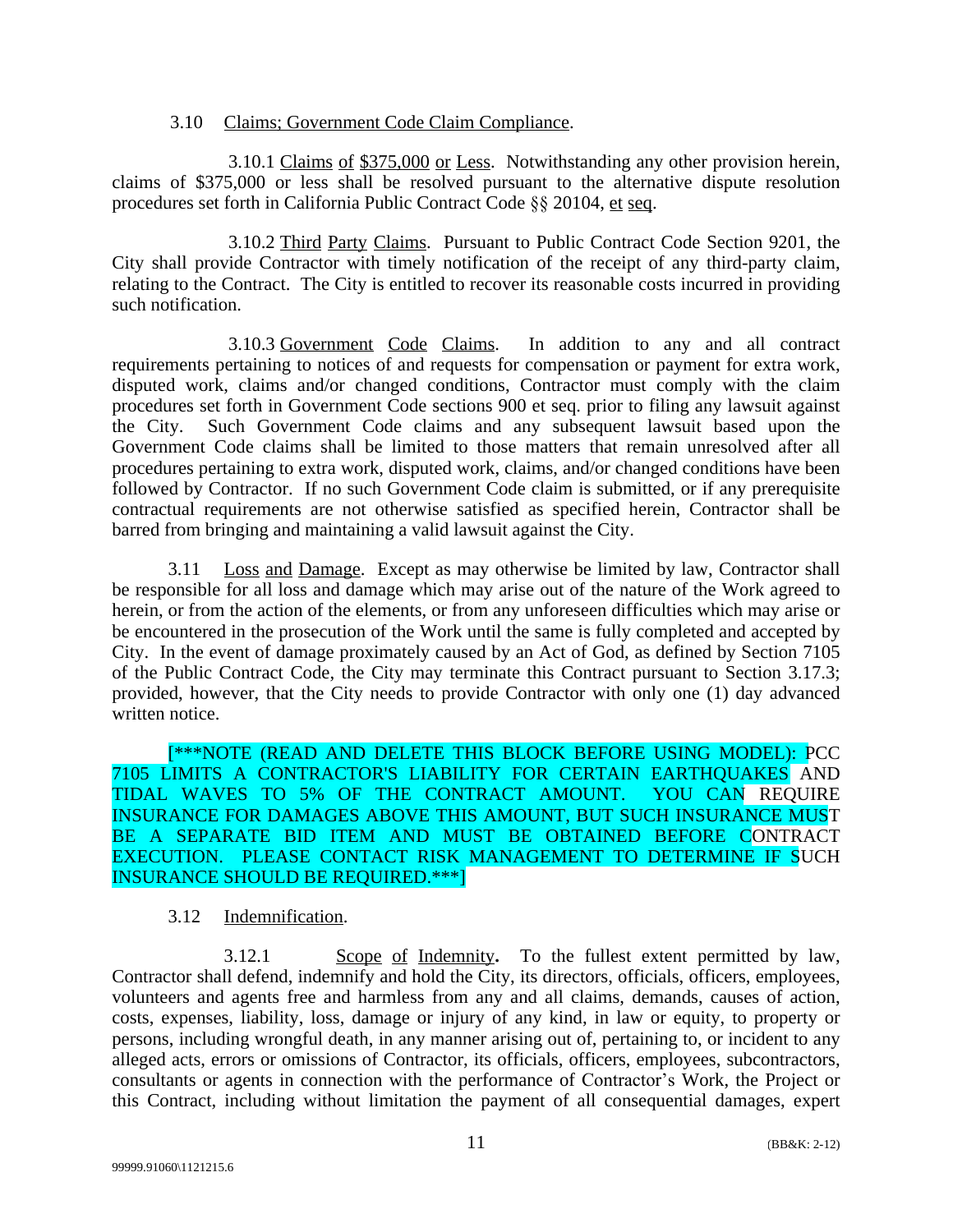witness fees and attorneys fees and other related costs and expenses. Notwithstanding the foregoing, to the extent Contractor's Work is subject to Civil Code Section 2782.8, the above indemnity shall be limited, to the extent required by Civil Code Section 2782.8, to claims that arise out of, pertain to, or relate to the negligence, recklessness, or willful misconduct of Contractor.

3.12.2 Additional Indemnity Obligations**.** Contractor shall defend, with Counsel of City's choosing and at Contractor's own cost, expense and risk, any and all claims, suits, actions or other proceedings of every kind covered by Section 3.12.1 that may be brought or instituted against City or its directors, officials, officers, employees, volunteers and agents. Contractor shall pay and satisfy any judgment, award or decree that may be rendered against City or its directors, officials, officers, employees, volunteers and agents as part of any such claim, suit, action or other proceeding. Contractor shall also reimburse City for the cost of any settlement paid by City or its directors, officials, officers, employees, agents or volunteers as part of any such claim, suit, action or other proceeding. Such reimbursement shall include payment for City's attorney's fees and costs, including expert witness fees. Contractor shall reimburse City and its directors, officials, officers, employees, agents, and/or volunteers, for any and all legal expenses and costs incurred by each of them in connection therewith or in enforcing the indemnity herein provided. Contractor's obligation to indemnify shall survive expiration or termination of this Contract and shall not be restricted to insurance proceeds, if any, received by the City, its directors, officials officers, employees, agents, or volunteers.

### 3.13 Insurance.

3.13.1 Time for Compliance. Contractor shall not commence Work under this Contract until it has provided evidence satisfactory to the City that it has secured all insurance required under this section. In addition, Contractor shall not allow any subcontractor to commence work on any subcontract until it has provided evidence satisfactory to the City that the subcontractor has secured all insurance required under this section. Failure to provide and maintain all required insurance shall be grounds for the City to terminate this Contract for cause.

3.13.2 Minimum Requirements. Contractor shall, at its expense, procure and maintain for the duration of the Contract insurance against claims for injuries to persons or damages to property which may arise from or in connection with the performance of the Work hereunder by Contractor, its agents, representatives, employees or subcontractors. Contractor shall also require all of its subcontractors to procure and maintain the same insurance for the duration of the Contract. Such insurance shall meet at least the following minimum levels of coverage:

3.13.2.1 Minimum Scope of Insurance. Coverage shall be at least as broad as the latest version of the following: (1) *General Liability:* Insurance Services Office Commercial General Liability coverage (occurrence form CG 0001); (2) *Automobile Liability:* Insurance Services Office Business Auto Coverage form number CA 0001, code 1 (any auto); (3) *Workers' Compensation and Employer's Liability:* Workers' Compensation insurance as required by the State of California and Employer's Liability Insurance; and (4) *Builders'/All Risk:* Builders'/All Risk insurance covering for all risks of loss, including explosion, collapse, underground excavation and removal of lateral support (and including earthquakes and floods if requested by the City).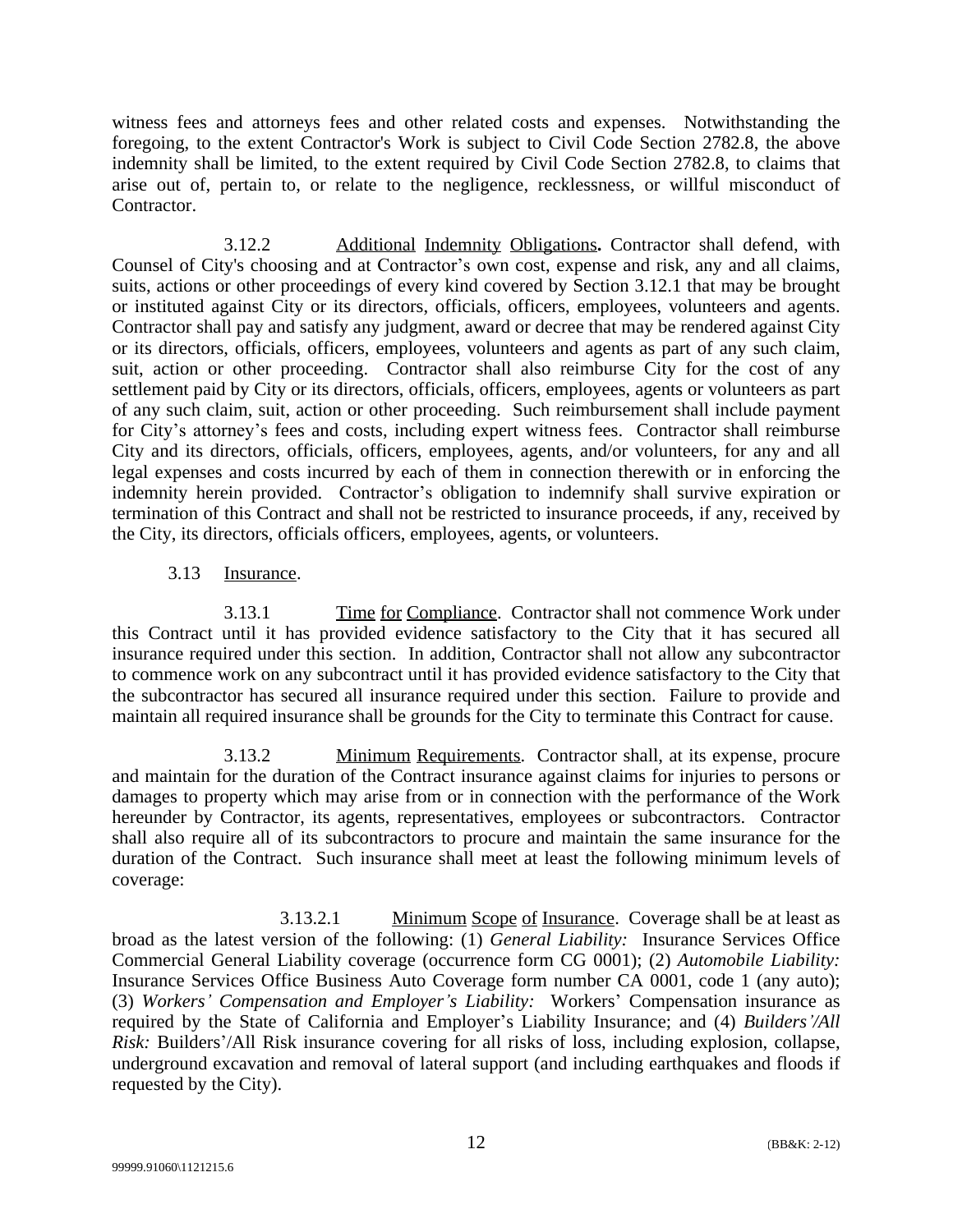3.13.2.2 Minimum Limits of Insurance. Contractor shall maintain limits no less than: (1) *General Liability*: **F**\*\*INSERT AMOUNT - TYPICALLY \$1,000,000 MINIMUM; HOWEVER, AMOUNT OF INSURANCE REQUIRED DEPENDS UPON NATURE OF CONTRACT AND RISK TO CITY. PLEASE CONTACT RISK MANAGEMENT TO CONFIRM AMOUNT<sup>\*\*</sup><sup>1</sup> per occurrence for bodily injury, personal injury and property damage. If Commercial General Liability Insurance or other form with a general aggregate limit is used including, but not limited to, form CG 2503, either the general aggregate limit shall apply separately to this Contract/location or the general aggregate limit shall be twice the required occurrence limit; (2) *Automobile Liability:* [\*\*\*INSERT AMOUNT - TYPICALLY \$1,000,000 MINIMUM; HOWEVER, AMOUNT OF INSURANCE REQUIRED DEPENDS UPON NATURE OF CONTRACT AND RISK TO CITY. PLEASE CONTACT RISK MANAGEMENT TO CONFIRM AMOUNT<sup>\*\*\*</sup>] per accident for bodily injury and property damage; (3) *Workers' Compensation and Employer's Liability:* Workers' compensation limits as required by the Labor Code of the State of California. Employer's Liability limits of [\*\*\*INSERT AMOUNT - TYPICALLY \$1,000,000 MINIMUM; HOWEVER, AMOUNT OF INSURANCE REQUIRED DEPENDS UPON NATURE OF CONTRACT AND RISK TO CITY. PLEASE CONTACT RISK MANAGEMENT TO CONFIRM AMOUNT\*\*\*] per accident for bodily injury or disease; and (4) *Builders'/All Risk:* Completed value of the project.

3.13.3 Insurance Endorsements. The insurance policies shall contain the following provisions, or Contractor shall provide endorsements (amendments) on forms supplied or approved by the City to add the following provisions to the insurance policies:

3.13.3.1 General Liability. (1) The City, its directors, officials, officers, employees, agents and volunteers shall be covered as additional insureds with respect to the Work or operations performed by or on behalf of Contractor, including materials, parts or equipment furnished in connection with such work; and (2) the insurance coverage shall be primary insurance as respects the City, its directors, officials, officers, employees, agents and volunteers, or if excess, shall stand in an unbroken chain of coverage excess of Contractor's scheduled underlying coverage. Any insurance or self-insurance maintained by the City, its directors, officials, officers, employees, agents and volunteers shall be excess of Contractor's insurance and shall not be called upon to contribute with it.

3.13.3.2 Automobile Liability. (1) The City, its directors, officials, officers, employees, agents and volunteers shall be covered as additional insureds with respect to the ownership, operation, maintenance, use, loading or unloading of any auto owned, leased, hired or borrowed by Contractor or for which Contractor is responsible; and (2) the insurance coverage shall be primary insurance as respects the City, its directors, officials, officers, employees, agents and volunteers, or if excess, shall stand in an unbroken chain of coverage excess of Contractor's scheduled underlying coverage. Any insurance or self-insurance maintained by the City, its directors, officials, officers, employees, agents and volunteers shall be excess of Contractor's insurance and shall not be called upon to contribute with it in any way.

3.13.3.3 Workers' Compensation and Employer's Liability Coverage. The insurer shall agree to waive all rights of subrogation against the City, its directors, officials, officers, employees, agents and volunteers for losses paid under the terms of the insurance policy which arise from work performed by Contractor.

3.13.3.4 All Coverages. Each insurance policy required by this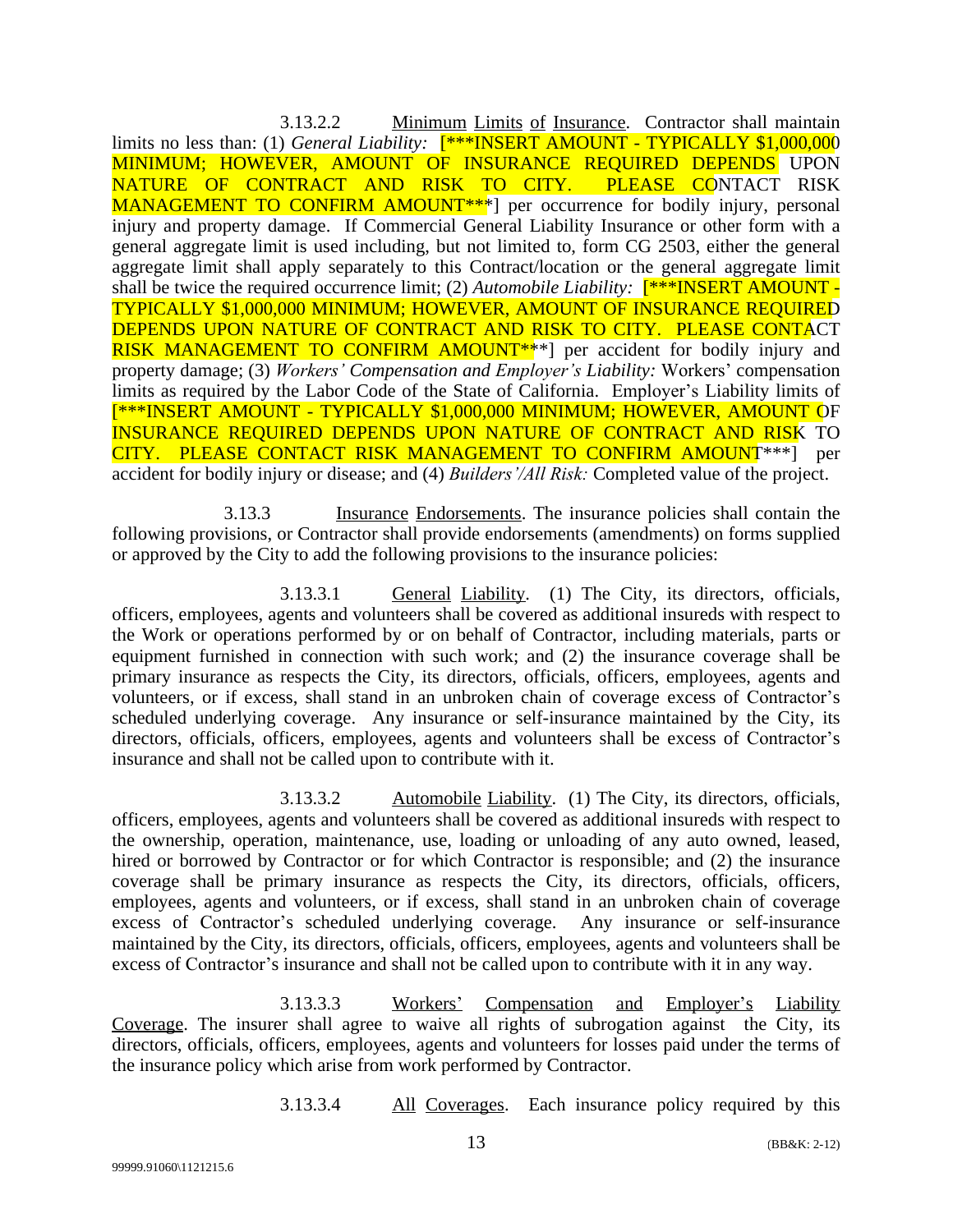Contract shall be endorsed to state that: (1) coverage shall not be suspended, voided, reduced or canceled except after thirty (30) days prior written notice by certified mail, return receipt requested, has been given to the City; and (2) any failure to comply with reporting or other provisions of the policies, including breaches of warranties, shall not affect coverage provided to the City, its directors, officials, officers, employees, agents and volunteers.

3.13.4 Builders'/All Risk Policy Requirements. The builders'/all risk insurance shall provide that the City be named as loss payee. In addition, the insurer shall waive all rights of subrogation against the City.

3.13.5 Separation of Insureds; No Special Limitations. All insurance required by this Section shall contain standard separation of insureds provisions. In addition, such insurance shall not contain any special limitations on the scope of protection afforded to the City, its directors, officials, officers, employees, agents and volunteers.

3.13.6 Professional Liability Insurance. All architects, engineers, consultants or design professionals retained by Contractor shall also procure and maintain, for a period of five (5) years following completion of the Contract, errors and omissions liability insurance with a limit of not less than \$1,000,000 [\*\*\*INSERT AMOUNT - TYPICALLY \$1,000,000 MINIMUM; HOWEVER, AMOUNT OF INSURANCE REQUIRED DEPENDS UPON NATURE OF CONTRACT AND RISK TO CITY. PLEASE CONTACT RISK MANAGEMENT TO CONFIRM AMOUNT<sup>\*\*\*</sup>] per occurrence. This insurance shall name the City, its directors, officials, officers, employees, agents and volunteers as additional and insureds with respect to Work performed, and shall otherwise comply with all requirements of this Section.

3.13.7 Deductibles and Self-Insurance Retentions. Any deductibles or self -insured retentions must be declared to and approved by the City. Contractor shall guarantee that, at the option of the City, either: (1) the insurer shall reduce or eliminate such deductibles or self-insured retentions as respects the City, its directors, officials, officers, employees, agents and volunteers; or (2) the Contractor shall procure a bond guaranteeing payment of losses and related investigation costs, claims and administrative and defense expenses.

3.13.8 Acceptability of Insurers. Insurance is to be placed with insurers with a current A.M. Best's rating no less than A:VIII, licensed to do business in California, and satisfactory to the City.

3.13.9 Verification of Coverage. Contractor shall furnish City with original certificates of insurance and endorsements effecting coverage required by this Contract on forms satisfactory to the City. The certificates and endorsements for each insurance policy shall be signed by a person authorized by that insurer to bind coverage on its behalf, and shall be on forms supplied or approved by the City. All certificates and endorsements must be received and approved by the City before work commences. The City reserves the right to require complete, certified copies of all required insurance policies, at any time.

3.13.10 Subcontractors. All subcontractors shall meet the requirements of this Section before commencing Work. In addition, Contractor shall include all subcontractors as insureds under its policies or shall furnish separate certificates and endorsements for each subcontractor. All coverages for subcontractors shall be subject to all of the requirements stated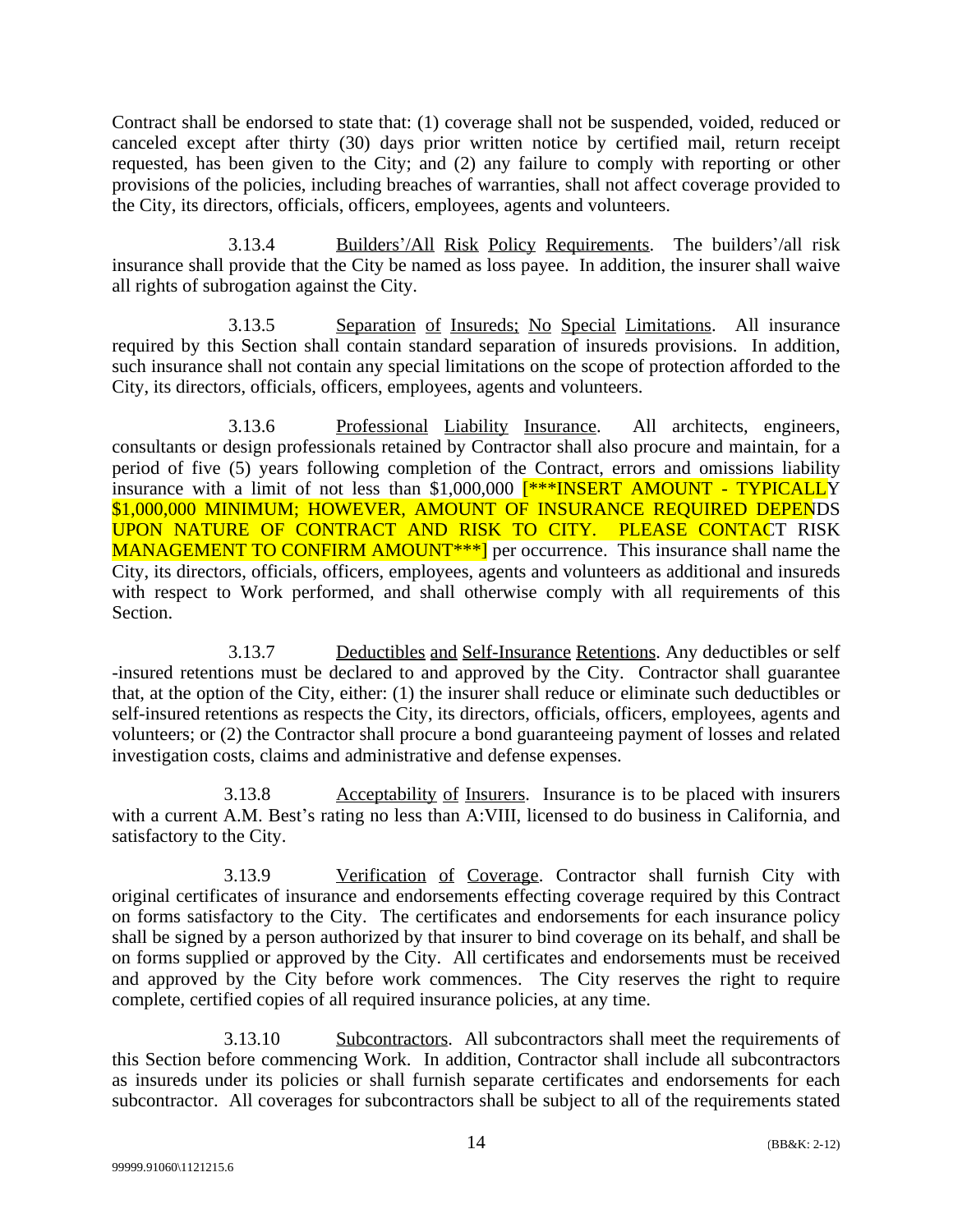herein.

3.13.11 Reporting of Claims. Contractor shall report to the City, in addition to Contractor's insurer, any and all insurance claims submitted by Contractor in connection with the Work under this Contract.

### 3.14 Bond Requirements.

[\*\*\*NOTE (READ AND DELETE THIS BLOCK BEFORE USING MODEL): ALL PROJECTS OF MORE THAN \$25,000 WILL REQUIRE BONDS. IT IS OFTEN ADVISABLE TO HAVE THEM OTHERWISE. PLEASE CONTACT RISK MANAGEMENT TO DETERMINE. PLEASE NOTE IN EXHIBIT "B" WHENEVER BONDS ARE PLEASE NOTE IN EXHIBIT "B" WHENEVER BONDS ARE REQUIRED BY THE CITY. \*\*\*]

3.14.1 Payment Bond. If required by law or otherwise specifically requested by City in Exhibit "B" attached hereto and incorporated herein by reference, Contractor shall execute and provide to City concurrently with this Contract a Payment Bond in an amount required by the City and in a form provided or approved by the City. If such bond is required, no payment will be made to Contractor until the bond has been received and approved by the City.

3.14.2 Performance Bond. If specifically requested by City in Exhibit "B" attached hereto and incorporated herein by reference, Contractor shall execute and provide to City concurrently with this Contract a Performance Bond in an amount required by the City and in a form provided or approved by the City. If such bond is required, no payment will be made to Contractor until the bond has been received and approved by the City.

3.14.3 Bond Provisions. Should, in City's sole opinion, any bond become insufficient or any surety be found to be unsatisfactory, Contractor shall renew or replace the effected bond within (ten) 10 days of receiving notice from City. In the event the surety or Contractor intends to reduce or cancel any required bond, at least thirty (30) days prior written notice shall be given to the City, and Contractor shall post acceptable replacement bonds at least ten (10) days prior to expiration of the original bonds. No further payments shall be deemed due or will be made under this Contract until any replacement bonds required by this Section are accepted by the City. To the extent, if any, that the Total Contract Price is increased in accordance with the Contract, Contractor shall, upon request of the City, cause the amount of the bond to be increased accordingly and shall promptly deliver satisfactory evidence of such increase to the City. If Contractor fails to furnish any required bond, the City may terminate the Contract for cause.

3.14.4 Surety Qualifications. Only bonds executed by an admitted surety insurer, as defined in California Code of Civil Procedure Section 995.120, shall be accepted. If a California-admitted surety insurer issuing bonds does not meet these requirements, the insurer will be considered qualified if it is in conformance with Section 995.660 of the California Code of Civil Procedure, and proof of such is provided to the City.

3.15 Warranty. Contractor warrants all Work under the Contract (which for purposes of this Section shall be deemed to include unauthorized work which has not been removed and any non-conforming materials incorporated into the Work) to be of good quality and free from any defective or faulty material and workmanship. Contractor agrees that for a period of one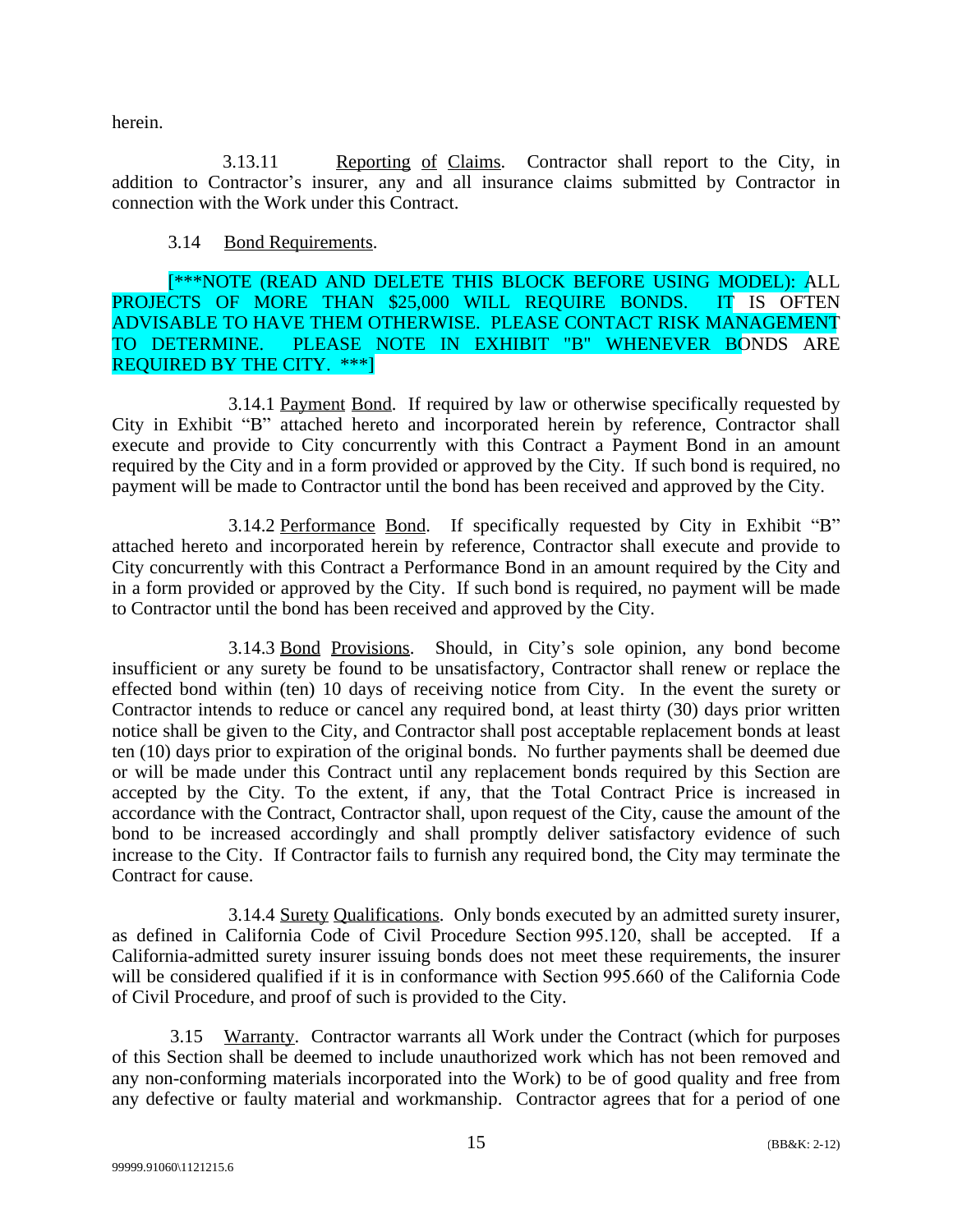year (or the period of time specified elsewhere in the Contract or in any guarantee or warranty provided by any manufacturer or supplier of equipment or materials incorporated into the Work, whichever is later) after the date of final acceptance, Contractor shall within ten (10) days after being notified in writing by the City of any defect in the Work or non-conformance of the Work to the Contract, commence and prosecute with due diligence all Work necessary to fulfill the terms of the warranty at its sole cost and expense. Contractor shall act sooner as requested by the City in response to an emergency. In addition, Contractor shall, at its sole cost and expense, repair and replace any portions of the Work (or work of other contractors) damaged by its defective Work or which becomes damaged in the course of repairing or replacing defective Work. For any Work so corrected, Contractor's obligation hereunder to correct defective Work shall be reinstated for an additional one year period, commencing with the date of acceptance of such corrected Work. Contractor shall perform such tests as the City may require to verify that any corrective actions, including, without limitation, redesign, repairs, and replacements comply with the requirements of the Contract. All costs associated with such corrective actions and testing, including the removal, replacement, and reinstitution of equipment and materials necessary to gain access, shall be the sole responsibility of Contractor. All warranties and guarantees of subcontractors, suppliers and manufacturers with respect to any portion of the Work, whether express or implied, are deemed to be obtained by Contractor for the benefit of the City, regardless of whether or not such warranties and guarantees have been transferred or assigned to the City by separate agreement and Contractor agrees to enforce such warranties and guarantees, if necessary, on behalf of the City. In the event that Contractor fails to perform its obligations under this Section, or under any other warranty or guaranty under this Contract, to the reasonable satisfaction of the City, the City shall have the right to correct and replace any defective or non-conforming Work and any work damaged by such work or the replacement or correction thereof at Contractor's sole expense. Contractor shall be obligated to fully reimburse the City for any expenses incurred hereunder upon demand.

#### 3.16 Employee/Labor Certifications.

3.16.1 Employment Eligibility; Contractor. By executing this Contract, Contractor verifies that it fully complies with all requirements and restrictions of state and federal law respecting the employment of undocumented aliens, including, but not limited to, the Immigration Reform and Control Act of 1986, as may be amended from time to time. Such requirements and restrictions include, but are not limited to, examination and retention of documentation confirming the identity and immigration status of each employee of the Contractor. Contractor also verifies that it has not committed a violation of any such law within the five (5) years immediately preceding the date of execution of this Contract, and shall not violate any such law at any time during the term of the Contract. Contractor shall avoid any violation of any such law during the term of this Contract by participating in an electronic verification of work authorization program operated by the United States Department of Homeland Security, by participating in an equivalent federal work authorization program operated by the United States Department of Homeland Security to verify information of newly hired employees, or by some other legally acceptable method. Contractor shall maintain records of each such verification, and shall make them available to the City or its representatives for inspection and copy at any time during normal business hours. The City shall not be responsible for any costs or expenses related to Contractor's compliance with the requirements provided for in Section 3.16 or any of its sub-sections.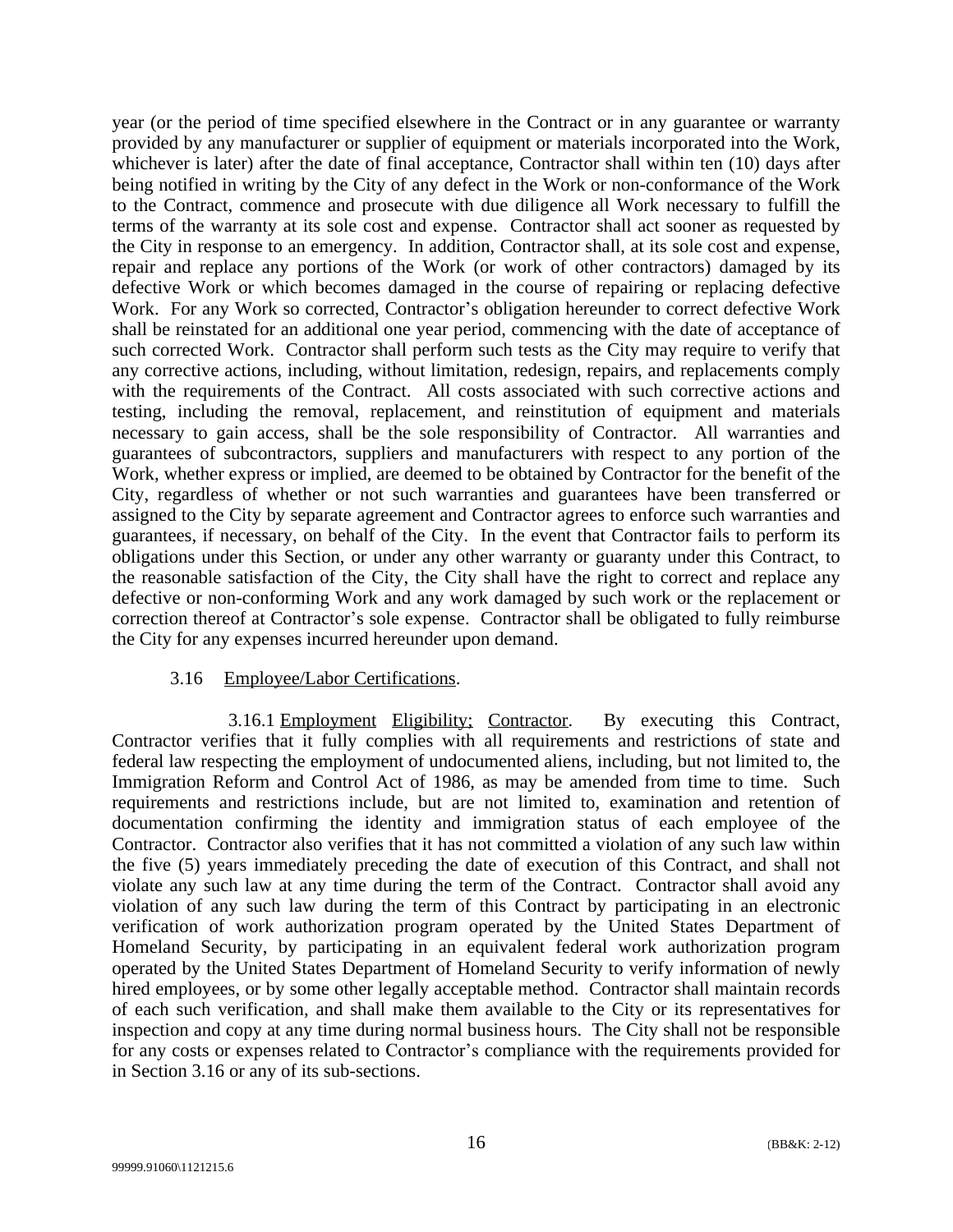3.16.2 Employment Eligibility; Subcontractors, Sub-subcontractors and Consultants. To the same extent and under the same conditions as Contractor, Contractor shall require all of its subcontractors, sub-subcontractors and consultants performing any work relating to the Project or this Contract to make the same verifications and comply with all requirements and restrictions provided for in Section 3.16.1.

3.16.3 Employment Eligibility; Failure to Comply. Each person executing this Contract on behalf of Contractor verifies that they are a duly authorized officer of Contractor, and understands that any of the following shall be grounds for the City to terminate the Contract for cause: (1) failure of Contractor or its subcontractors, sub-subcontractors or consultants to meet any of the requirements provided for in Sections 3.16.1 or 3.16.2; (2) any misrepresentation or material omission concerning compliance with such requirements (including in those verifications provided to the Contractor under Section 3.16.2); or (3) failure to immediately remove from the Project any person found not to be in compliance with such requirements.

3.16.4 Contractor's Labor Certification. By its signature hereunder, Contractor certifies that he is aware of the provisions of Section 3700 of the California Labor Code which require every employer to be insured against liability for Worker's Compensation or to undertake self-insurance in accordance with the provisions of that Code, and agrees to comply with such provisions before commencing the performance of the Work. A certification form for this purpose, which is attached to this Contract as Exhibit "C" and incorporated herein by reference, shall be executed simultaneously with this Contract.

3.16.5 Equal Opportunity Employment. Contractor represents that it is an equal opportunity employer and that it shall not discriminate against any employee or applicant for employment because of race, religion, color, national origin, ancestry, sex, age or other interests protected by the State or Federal Constitutions. Such non-discrimination shall include, but not be limited to, all activities related to initial employment, upgrading, demotion, transfer, recruitment or recruitment advertising, layoff or termination.

# 3.17 General Provisions.

3.17.1 City's Representative. The City hereby designates **[\*\*\*INSERT NAME OR TITLE\*\*\***], or his or her designee, to act as its representative for the performance of this Contract ("City's Representative"). City's Representative shall have the power to act on behalf of the City for all purposes under this Contract. Contractor shall not accept direction or orders from any person other than the City's Representative or his or here designee.

3.17.2 Contractor's Representative. Before starting the Work, Contractor shall submit in writing the name, qualifications and experience of its proposed representative who shall be subject to the review and approval of the City ("′Contractor's Representative"). Following approval by the City, Contractor's Representative shall have full authority to represent and act on behalf of Contractor for all purposes under this Contract. Contractor's Representative shall supervise and direct the Work, using his best skill and attention, and shall be responsible for all construction means, methods, techniques, sequences and procedures and for the satisfactory coordination of all portions of the Work under this Contract. Contractor's Representative shall devote full time to the Project and either he or his designee, who shall be acceptable to the City, shall be present at the Work site at all times that any Work is in progress and at any time that any employee or subcontractor of Contractor is present at the Work site. Arrangements for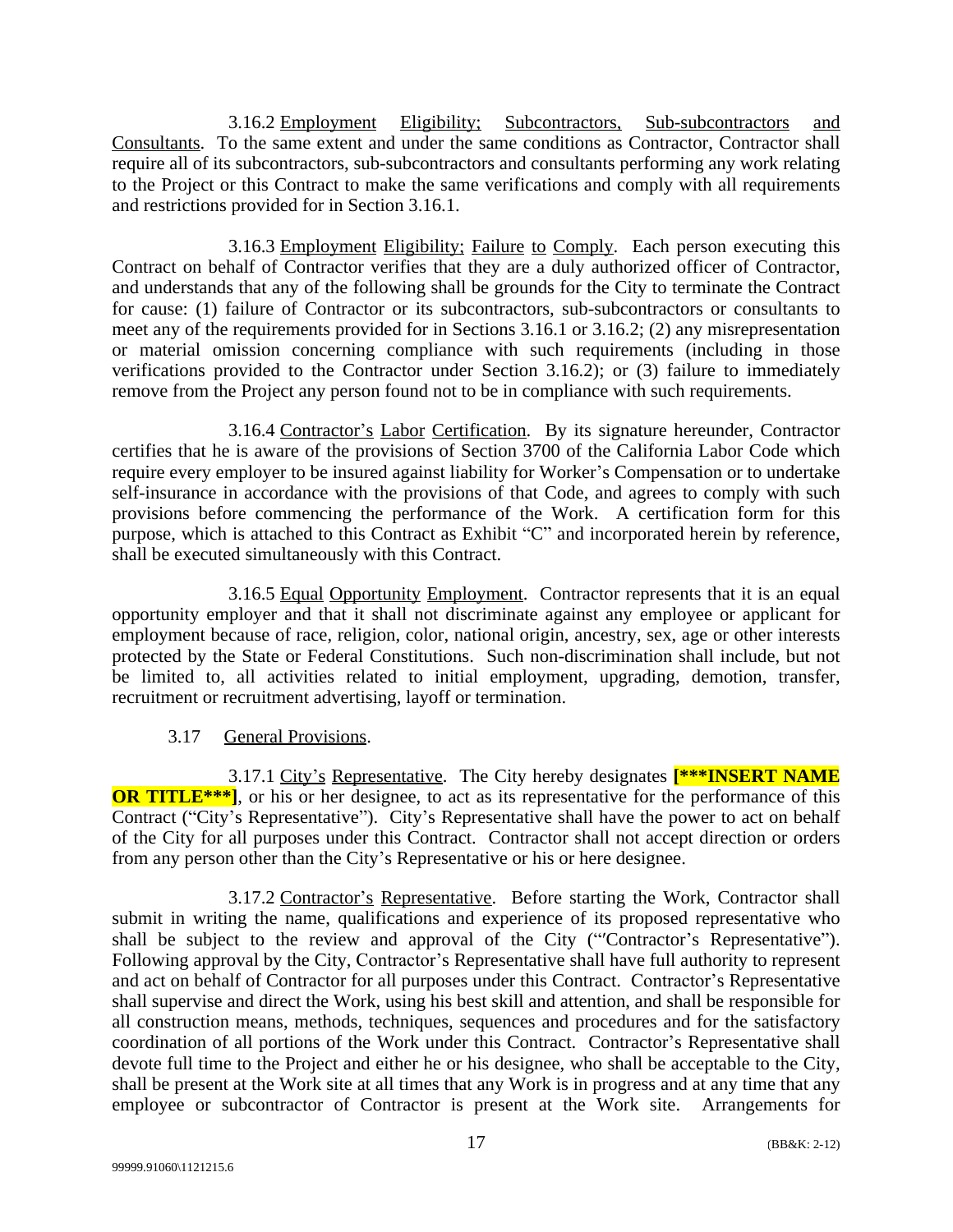responsible supervision, acceptable to the City, shall be made for emergency Work which may be required. Should Contractor desire to change its Contractor's Representative, Contractor shall provide the information specified above and obtain the City's written approval.

3.17.3 Termination. This Contract may be terminated by City at any time, either with our without cause, by giving Contractor three (3) days advance written notice. In the event of termination by City for any reason other than the fault of Contractor, City shall pay Contractor for all Work performed up to that time as provided herein. In the event of breach of the Contract by Contractor, City may terminate the Contract immediately without notice, may reduce payment to Contractor in the amount necessary to offset City's resulting damages, and may pursue any other available recourse against Contractor. Contractor may not terminate this Contract except for cause. In the event this Contract is terminated in whole or in part as provided, City may procure, upon such terms and in such manner as it may determine appropriate, services similar to those terminated. Further, if this Contract is terminated as provided, City may require Contractor to provide all finished or unfinished documents, data, diagrams, drawings, materials or other matter prepared or built by Contractor in connection with its performance of this Contract.

3.17.4 Contract Interpretation. Should any question arise regarding the meaning or import of any of the provisions of this Contract or written or oral instructions from City, the matter shall be referred to City's Representative, whose decision shall be binding upon Contractor.

3.17.5 Anti-Trust Claims. This provision shall be operative if this Contract is applicable to California Public Contract Code Section 7103.5. In entering into this Contract to supply goods, services or materials, Contractor hereby offers and agrees to assign to the City all rights, title, and interest in and to all causes of action it may have under Section 4 of the Clayton Act (15 U.S.C. Section 15) or under the Cartwright Act (Chapter 2, commencing with Section 16700, of Part 2 of Division 7 of the Business and Professions Code) arising from purchases of goods, services, or materials pursuant to the Contract. This assignment shall be made and become effective at the time the City tender final payment to Contractor, without further acknowledgment by the Parties.

3.17.6 Notices. All notices hereunder and communications regarding interpretation of the terms of the Contract or changes thereto shall be provided by the mailing thereof by registered or certified mail, return receipt requested, postage prepaid and addressed as follows:

### **Contractor:**

[\*\*\*INSERT NAME, ADDRESS & CONTACT PERSON\*\*\*]

**City:**

City of Colton 650 North La Cadena Drive Colton, California 92324 Attn: [\*\*\*INSERT NAME & DEPARTMENT\*\*\*]

Any notice so given shall be considered received by the other Party three (3) days after deposit in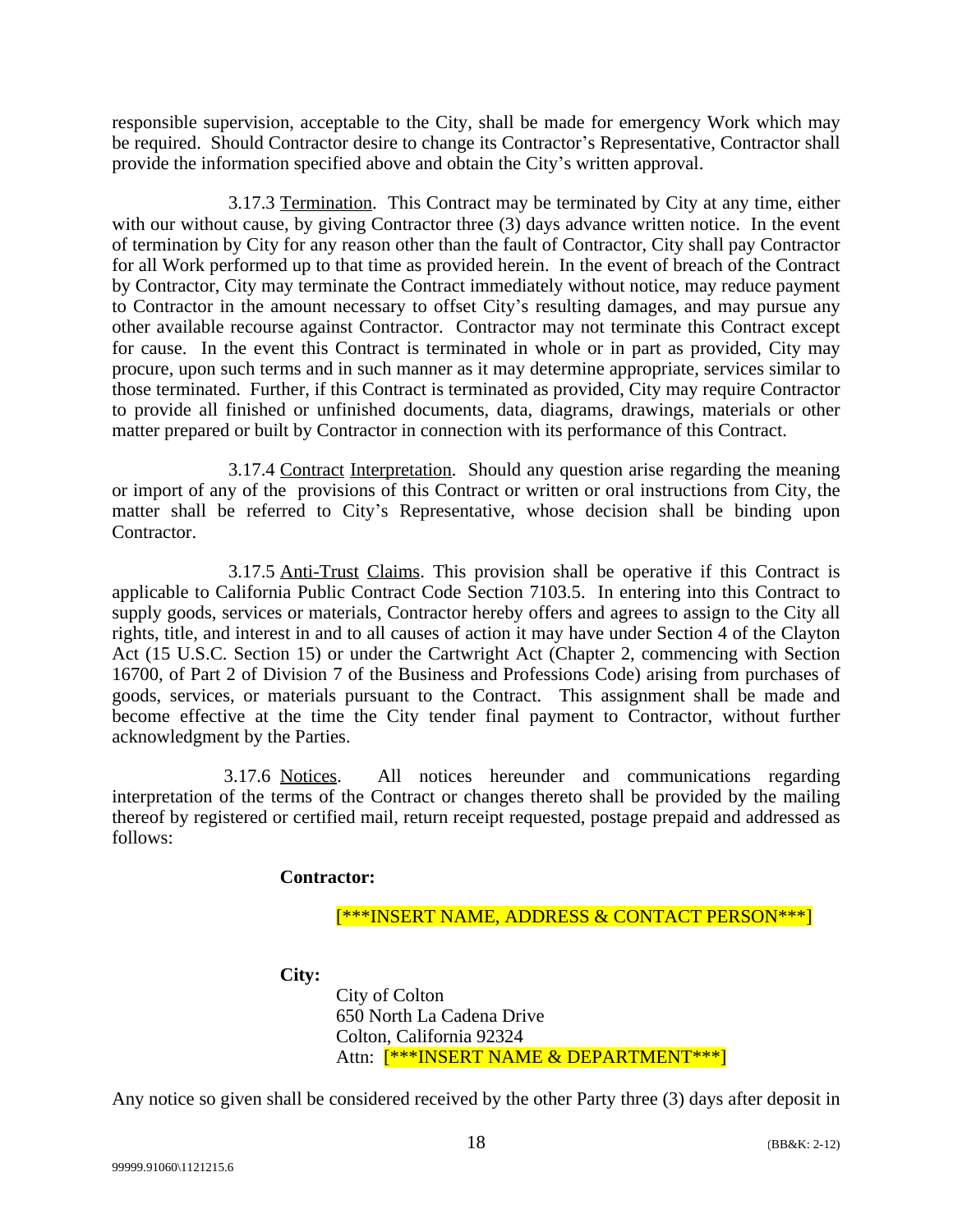the U.S. Mail as stated above and addressed to the Party at the above address. Actual notice shall be deemed adequate notice on the date actual notice occurred, regardless of the method of service.

3.17.7 Time of Essence. Time is of the essence in the performance of this Contract.

3.17.8 Assignment Forbidden; Colton Utility Authority. Contractor shall not, either voluntarily or by action of law, assign or transfer this Contract or any obligation, right, title or interest assumed by Contractor herein without the prior written consent of City. If Contractor attempts an assignment or transfer of this Contract or any obligation, right, title or interest herein, City may, at its option, terminate and revoke the Contract and shall thereupon be relieved from any and all obligations to Contractor or its assignee or transferee. [\*\*\*INCLUDE THE FOLLOWING 2 SENTENCES ONLY IF AGREEMENT INVOLVES WATER OR WASTEWATER UTILITIES – DELETE OTHERWISE; ALSO DELETE "COLTON UTILITY AUTHORITY FROM TITLE OF SECTION<sup>\*\*\*</sup>]To the extent that this Agreement is deemed to be a "material contract" under the CUA Management Agreement, Contractor has no right to terminate this Agreement, either with or without cause, based upon the existence or nonexistence of the CUA Management Agreement. Therefore, if the CUA Management Agreement expires or terminates for any reason, Consultant shall remain fully obligated to perform under this Agreement on behalf of the CUA or another third party contracted by the CUA for the maintenance, management and operation of the Water Enterprise and/or Wastewater Enterprise.

3.17.9 No Third Party Beneficiaries. Except to the extent expressly provided for in Section 3.17.8, there are no intended third party beneficiaries of any right or obligation assumed by the Parties.

3.17.10 Governing Law. This Contract shall be governed by the laws of the State of California. Venue shall be in San Bernardino County.

3.17.11 Counterparts. This Contract may be executed in counterparts, each of which shall constitute an original.

3.17.12 Successors. The Parties do for themselves, their heirs, executors, administrators, successors, and assigns agree to the full performance of all of the provisions contained in this Contract.

3.17.13 Attorneys' Fees. If either Party commences an action against the other Party, either legal, administrative or otherwise, arising out of or in connection with this Contract, the prevailing Party in such action shall be entitled to have and recover from the losing Party reasonable attorneys' fees and all other costs of such action.

3.17.14 Solicitation. Contractor maintains and warrants that it has not employed nor retained any company or person, other than a bona fide employee working solely for Contractor, to solicit or secure this Contract. Further, Contractor warrants that it has not paid nor has it agreed to pay any company or person, other than a bona fide employee working solely for Contractor, any fee, commission, percentage, brokerage fee, gift or other consideration contingent upon or resulting from the award or making of this Contract. For breach or violation of this warranty, City shall have the right to terminate this Contract without liability.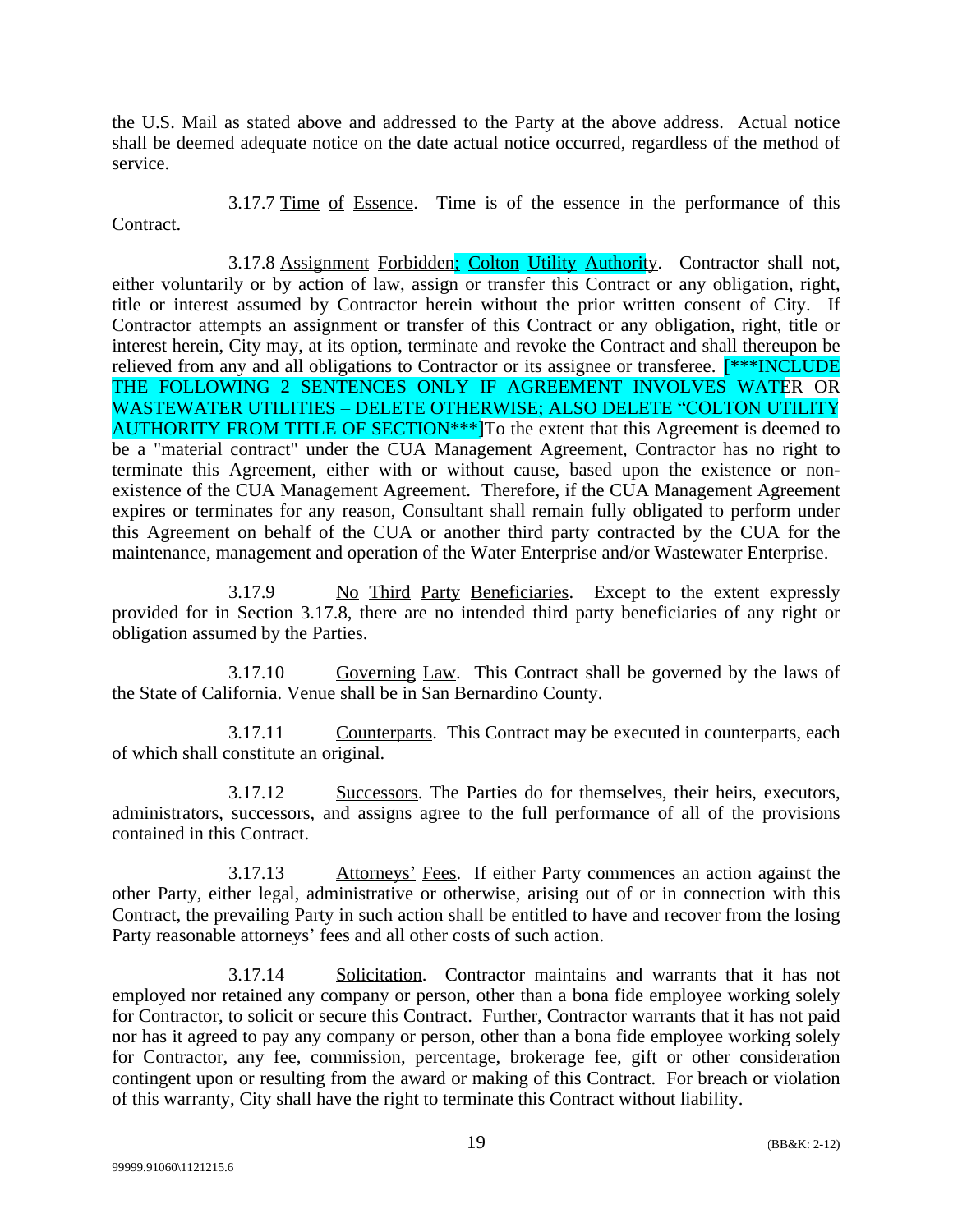3.17.15 Conflict of Interest. For the term of this Contract, no member, officer or employee of City, during the term of his or her service with City, shall have any direct interest in this Contract, or obtain any present or anticipated material benefit arising therefrom. In addition, Contractor agrees to file, or to cause its employees or subcontractors to file, a Statement of Economic Interest with the City's Filing Officer as required under state law in the performance of the Work.

3.17.16 Certification of License. Contractor certifies that as of the date of execution of this Contract, Contractor has a current contractor's license of the classification indicated below under Contractor's signature.

3.17.17 Authority to Enter Contract. Each Party warrants that the individuals who have signed this Contract have the legal power, right and authority to make this Contract and bind each respective Party.

3.17.18 Entire Contract; Modification. This Contract contains the entire agreement of the Parties with respect to the subject matter hereof, and supersedes all prior negotiations, understandings or agreements. This Contract may only be modified by a writing signed by both Parties.

3.17.19 Federal Provisions. [\*\*\*INCLUDE THIS SECTION ONLY IF APPLICABLE; DELETE OTHERWISE. IF APPLICABLE, YOU MAY ALSO NEED TO INCLUDE SOME INFORMATION IN THE RFP. CONSULT THE CITY ATTORNEY IF NECESSARY<sup>\*\*\*</sup>] When funding for the Work is provided, in whole or in part, by an agency of the federal government, Consultant shall also fully and adequately comply with the provisions included in Exhibit "D" (Federal Requirements) attached hereto and incorporated herein by reference ("Federal Requirements"). With respect to any conflict between such Federal Requirements and the terms of this Contract and/or the provisions of state law, the more stringent requirement shall control.

# **[SIGNATURES ON NEXT PAGE]**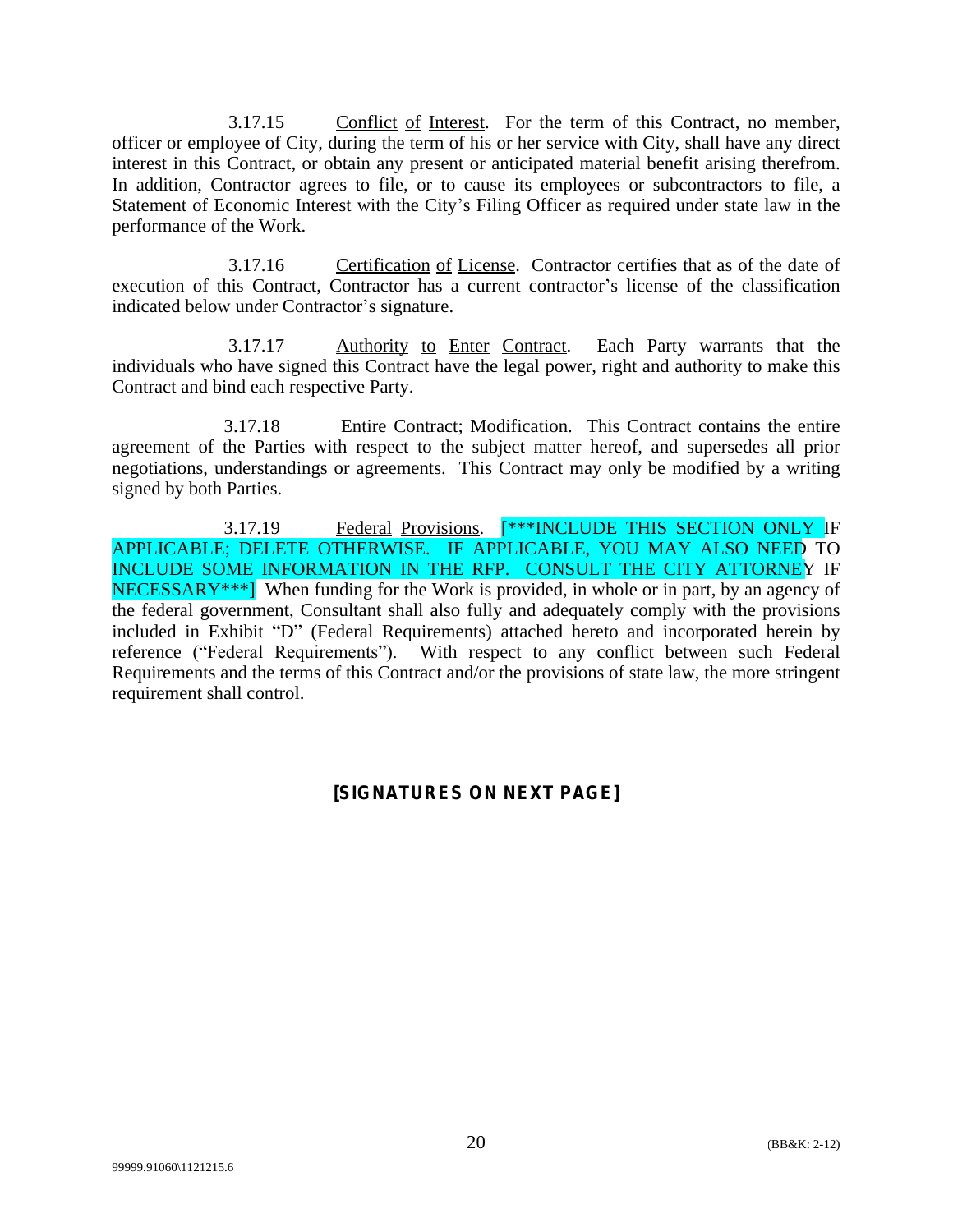### **SIGNATURE PAGE FOR SHORT-FORM CONSTRUCTION CONTRACT BETWEEN THE CITY OF COLTON AND [\*\*\*INSERT NAME\*\*\*]**

IN WITNESS WHEREOF, the Parties have entered into this Contract as of the  ${\frac{{**}{K}}{\text{INSERT}} \text{DAY***}}$  day of  ${\frac{{**}{K}}{\text{INSERT}} \text{MONTH***}}$ ,  ${\frac{{**}{K}}{\text{INSERT}} \text{YEAR***}}$ .

# **CITY OF COLTON**

By: \_\_\_\_\_\_\_\_\_\_\_\_\_\_\_\_\_\_\_\_\_\_\_\_\_ [\*\*\*INSERT NAME\*\*\*] [\*\*\*INSERT TITLE\*\*\*]

*Attest:* 

[\*\*\*INSERT NAME\*\*\*] City Clerk

[\*\*\*INCLUDE FOLLOWING SIGNATURE BLOCK ONLY IF AGREEMENT INVOLVES WATER OR WASTEWATER UTILITIES – DELETE OTHERWISE \*\*\*] *Recommended for Approval:*

 $\mathcal{L}=\mathcal{L}=\mathcal{L}=\mathcal{L}=\mathcal{L}=\mathcal{L}=\mathcal{L}=\mathcal{L}=\mathcal{L}=\mathcal{L}=\mathcal{L}=\mathcal{L}=\mathcal{L}=\mathcal{L}=\mathcal{L}=\mathcal{L}=\mathcal{L}=\mathcal{L}=\mathcal{L}=\mathcal{L}=\mathcal{L}=\mathcal{L}=\mathcal{L}=\mathcal{L}=\mathcal{L}=\mathcal{L}=\mathcal{L}=\mathcal{L}=\mathcal{L}=\mathcal{L}=\mathcal{L}=\mathcal{L}=\mathcal{L}=\mathcal{L}=\mathcal{L}=\mathcal{L}=\mathcal{$ Executive Director Colton Utility Authority

# **[\*\*\*INSERT NAME OF CONTRACTOR\*\*\*] a [\*\*\*INSERT TYPE OF LEGAL ENTITY\*\*\*]**

By: \_\_\_\_\_\_\_\_\_\_\_\_\_\_\_\_\_\_\_\_\_\_\_\_\_

Signature

By: \_\_\_\_\_\_\_\_\_\_\_\_\_\_\_\_\_\_\_\_\_\_\_\_\_

Signature

\_\_\_\_\_\_\_\_\_\_\_\_\_\_\_\_\_\_\_\_\_\_\_\_\_ Name (Print)

\_\_\_\_\_\_\_\_\_\_\_\_\_\_\_\_\_\_\_\_\_\_\_\_\_ Name (Print)

\_\_\_\_\_\_\_\_\_\_\_\_\_\_\_\_\_\_\_\_\_\_\_\_\_ Title (Print)

\_\_\_\_\_\_\_\_\_\_\_\_\_\_\_\_\_\_\_\_\_\_\_\_\_ Title (Print)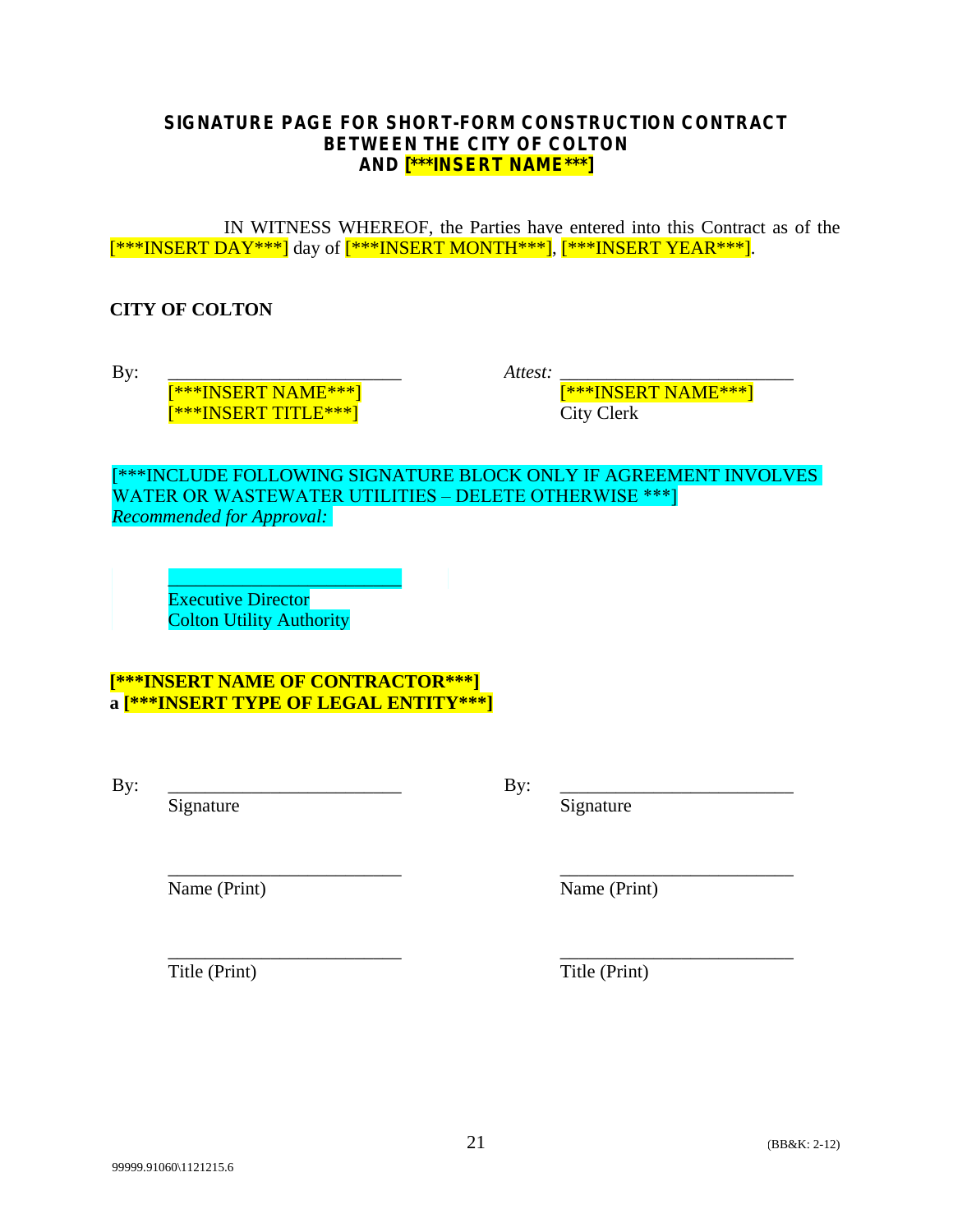[\*\*\*NOTE (READ AND DELETE THIS BLOCK BEFORE USING MODEL): SIGNATURE BLOCKS CAN VARY DEPENDING UPON THE CONSULTANT'S TYPE OF LEGAL ENTITY (E.G. CORPORATION; GENERAL PARTNERSHIP; LIMITED PARTNERSHIP; LIMITED LIABILITY PARTNERSHIP OR COMPANY; OR AN INDIVIDUAL). THIS MODEL CONTAINS A GENERAL FRAMEWORK WHICH WILL WORK FOR MOST CORPORATIONS, INDIVIDUAL (NON-CORPORATE) PARTNERSHIPS AND INDIVIDUAL SOLE PROPRIETORSHIPS. PLEASE REFER TO THE CITY CLERK'S "SIGNATURE REQUIREMENT" MEMO ON THE CITY OF COLTON INFO WEB FOR COMPLETE INFORMATION\*\*\*]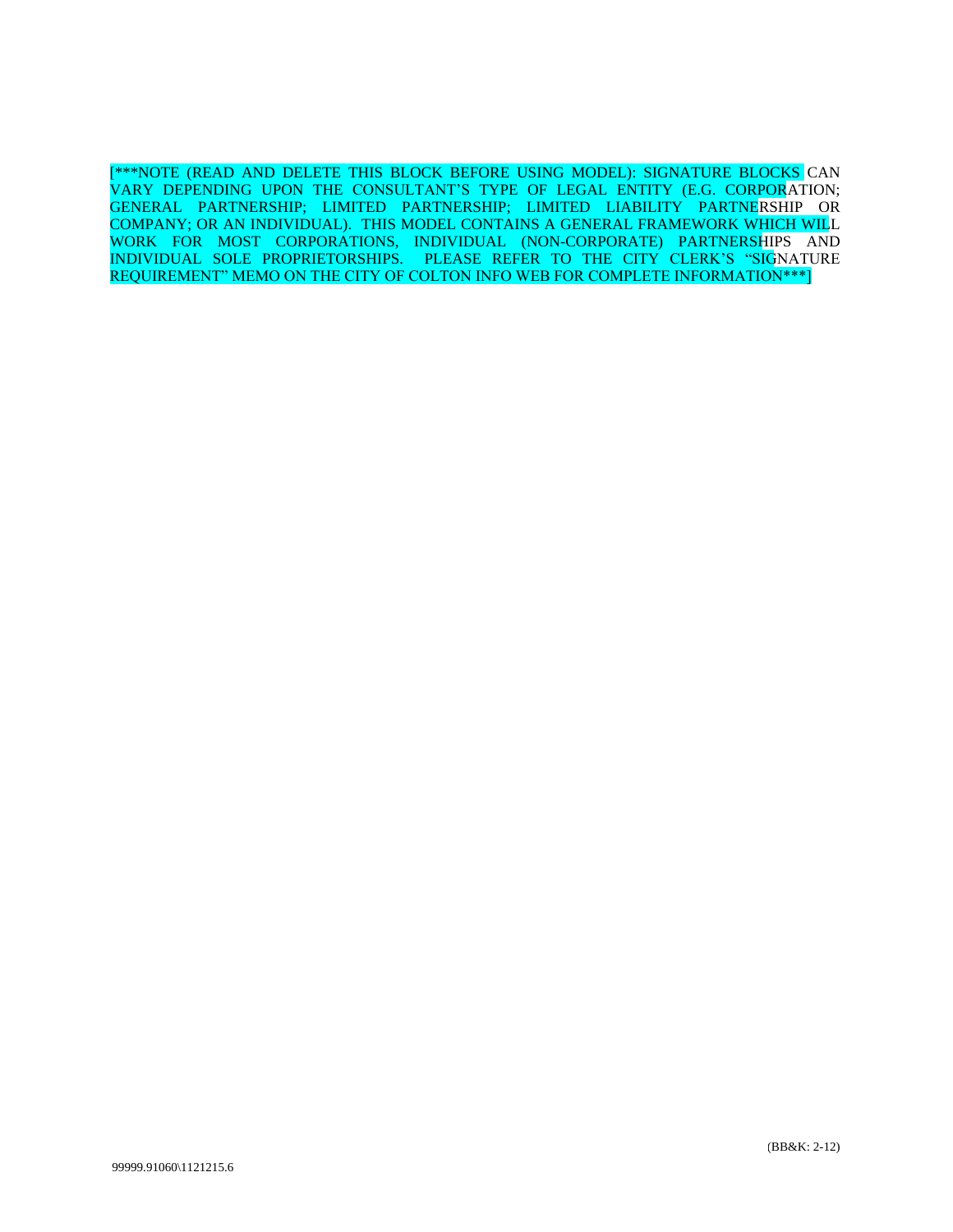# **EXHIBIT "A"**

#### **PLANS AND SPECIFICATIONS**

The following plans and specifications are incorporated into this Contract herein by this reference:

# **[\*\*\*INSERT GENERAL CONDITIONS/SPECIFICATIONS - INCORPORATE BY REFERENCE ANY NEEDED PLANS OR DRAWINGS\*\*\*]**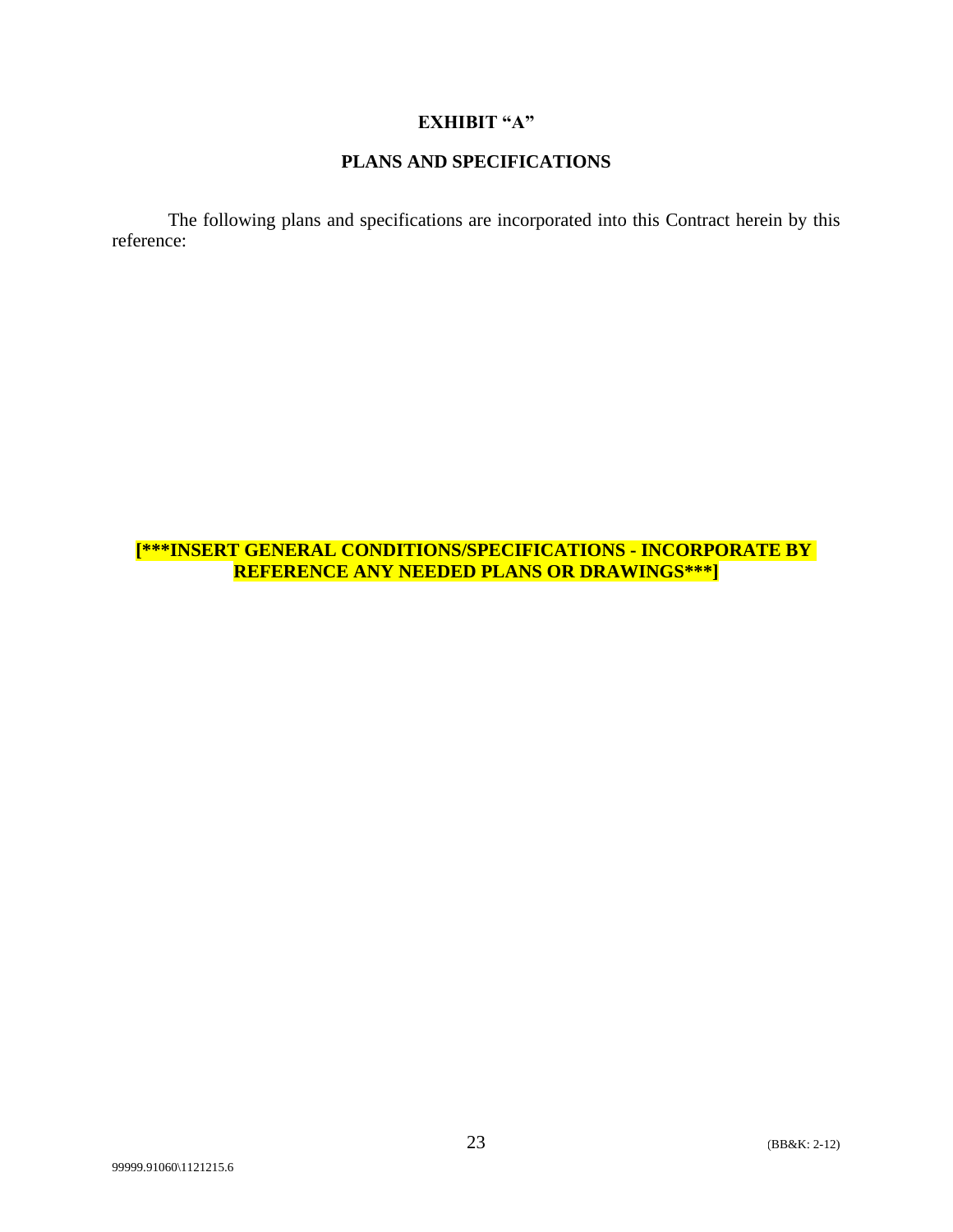### **EXHIBIT "B"**

# **SPECIAL CONDITIONS**

**[\*\*\*INSERT SPECIAL CONDITIONS IF NECESSARY - OTHERWISE JUST INSERT "NOT APPLICABLE"\*\*\*]**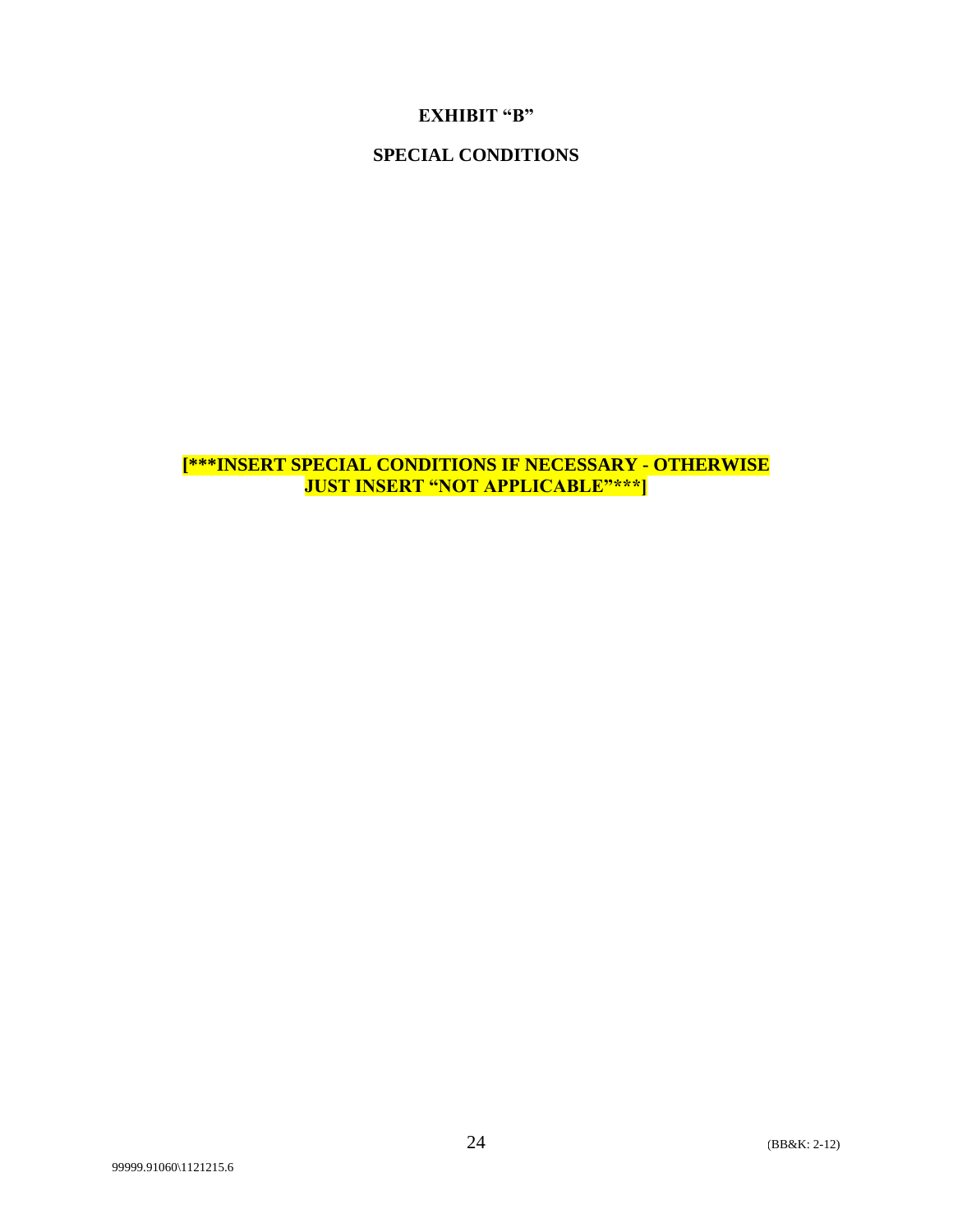### **EXHIBIT "C" CERTIFICATION LABOR CODE - SECTION 1861**

I, the undersigned Contractor, am aware of the provisions of Section 3700, et seq., of the California Labor Code which require every employer to be insured against liability for Worker's Compensation or to undertake self-insurance in accordance with the provisions of the Code, and I, the undersigned Contractor, agree to and will comply with such provisions before commencing the performance of the Work on this Contract.

# **[\*\*\*INSERT NAME OF CONTRACTOR\*\*\*] a [\*\*\*INSERT TYPE OF LEGAL ENTITY\*\*\*]**

| By: | Signature     |
|-----|---------------|
|     | Name (Print)  |
|     | Title (Print) |
| By: | Signature     |
|     | Name (Print)  |

\_\_\_\_\_\_\_\_\_\_\_\_\_\_\_\_\_\_\_\_\_\_\_\_\_

Title (Print)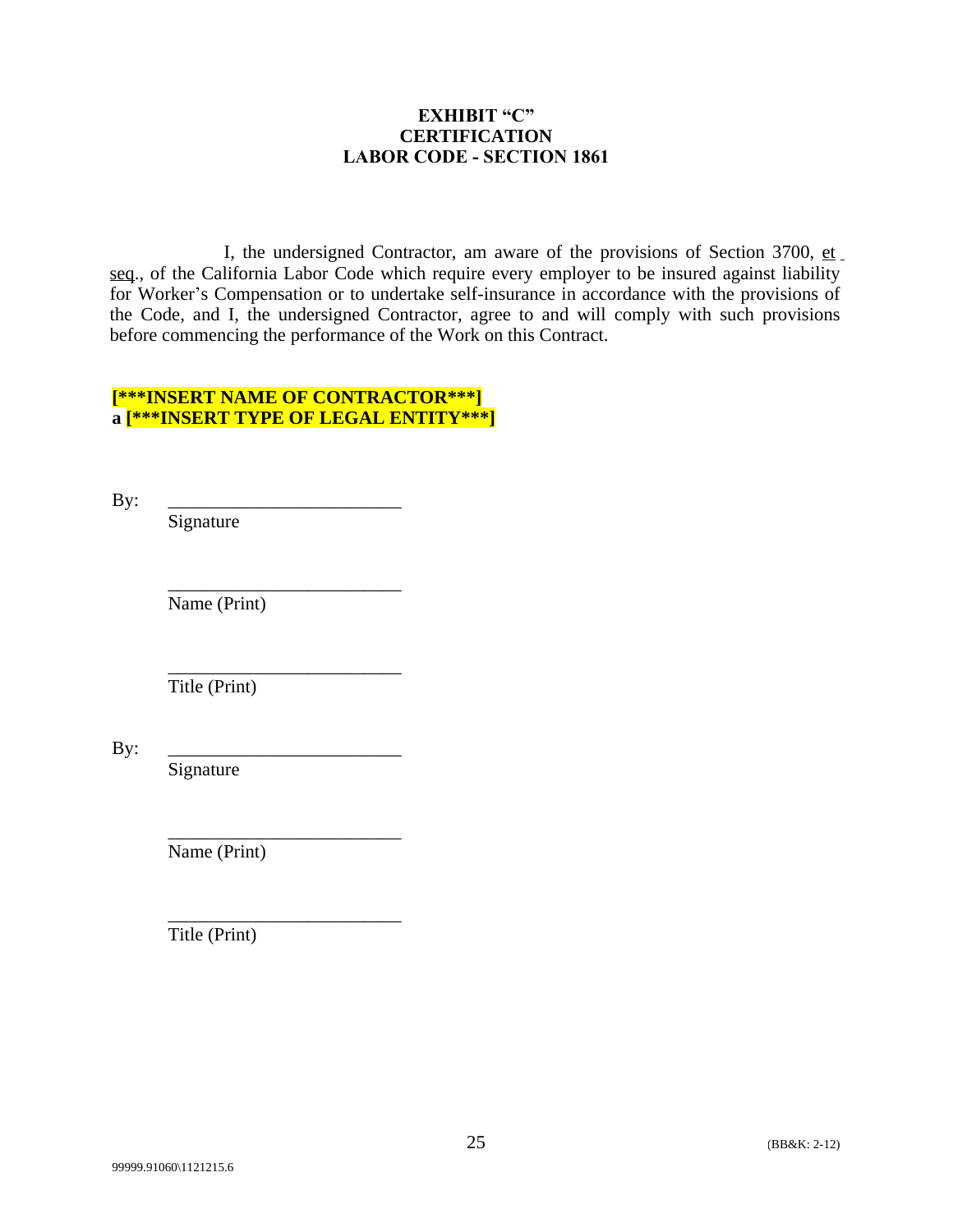### [\*\*\*INCLUDE THIS EXHIBIT (AND CORRESPONDING CONTRACT PROVISION) ONLY IF APPLICABLE; DELETE OTHERWISE. IF APPLICABLE, YOU MAY ALSO NEED TO INCLUDE SOME INFORMATION IN THE RFP. CONSULT THE CITY ATTORNEY IF NECESSARY\*\*\*] EXHIBIT "D"

**FEDERAL REQUIREMENTS**

**[\*\*\*INSERT ALL FORMS, PROVISIONS AND OTHER REQUIREMENTS** 

**OF THE FEDERAL FUNDING SOURCE\*\*\*]**